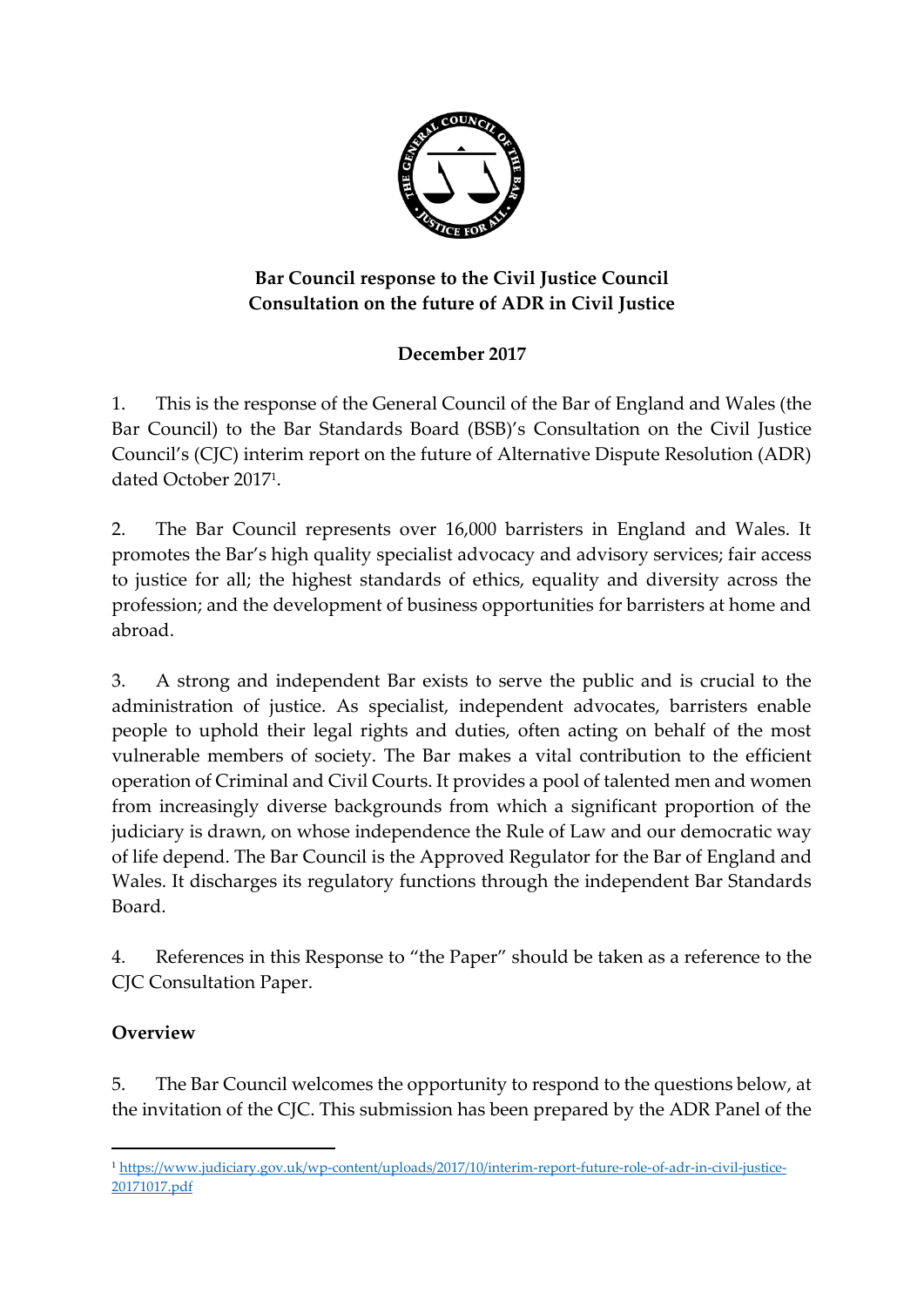Bar Council, with the assistance of the Remuneration Committee. The ADR Panel comprises members who have a wide range of experience in ADR, most of whom are dual qualified as barristers and mediators, and are therefore able to draw informed comparisons between the litigation process and alternative forms of dispute resolution. Unless expressly stated, the term "ADR" in this paper refers to mediation which, as Briggs LJ has recently confirmed in his Civil Courts Structure Review (at para 4.16) is "the pre-eminent non-adjudicative dispute resolution process conducted in parallel with litigation. Almost all decided cases about ADR have actually been about mediation."

## Question 10.1. *The Working Group believes that the use of ADR in the Civil Justice system is still patchy and inadequate. Do consultees agree?*

6. We agree that there is an inconsistent use of ADR in the Civil Justice System since the introduction of the Civil Procedure Rules. One of the reasons often cited is a lack of public knowledge of ADR as an alternative process for resolving disputes and, surprisingly, a lack of knowledge on the part of members of the judiciary and practitioners of both the mechanics and benefits of ADR. The public, as a result of this lack of awareness, rely on the advice of the professionals they consult, to inform them of what route to take when accessing the civil justice system. In some cases, it is the professionals themselves that lack sufficient knowledge and experience of ADR to inform the lay client of when and how to deploy the processes. As a result, there will be a lower take-up, or a take-up at a late stage, when the costs incurred make attempts at settlement more difficult. An example of the harm potentially caused to the parties by insufficient appreciation of the availability of ADR arose in the case of Briggs v First Choice Holidays [2017] EWHC 2012 (QB).

7. Whilst the use of ADR is strongly advocated by some members of the judiciary and legal professions, the primary difficulties arise where there is no legal involvement. Litigants are not necessarily aware of the ADR provision available or the possibility of using mediation. As a general proposition, it is difficult for litigants in person to access mediation facilities without legal assistance; save for small claims mediation and family mediation where engagement is strongly encouraged. To that extent, while the provision of ADR is high, the use of mediation and other facilities can be low.

Question 10.2. *The Working Group has suggested various avenues that may be explored by Judges, by lawyers and by ADR professionals in order to improve the position. We will ask questions in relation to these proposals below. But do consultees think that the Working Group*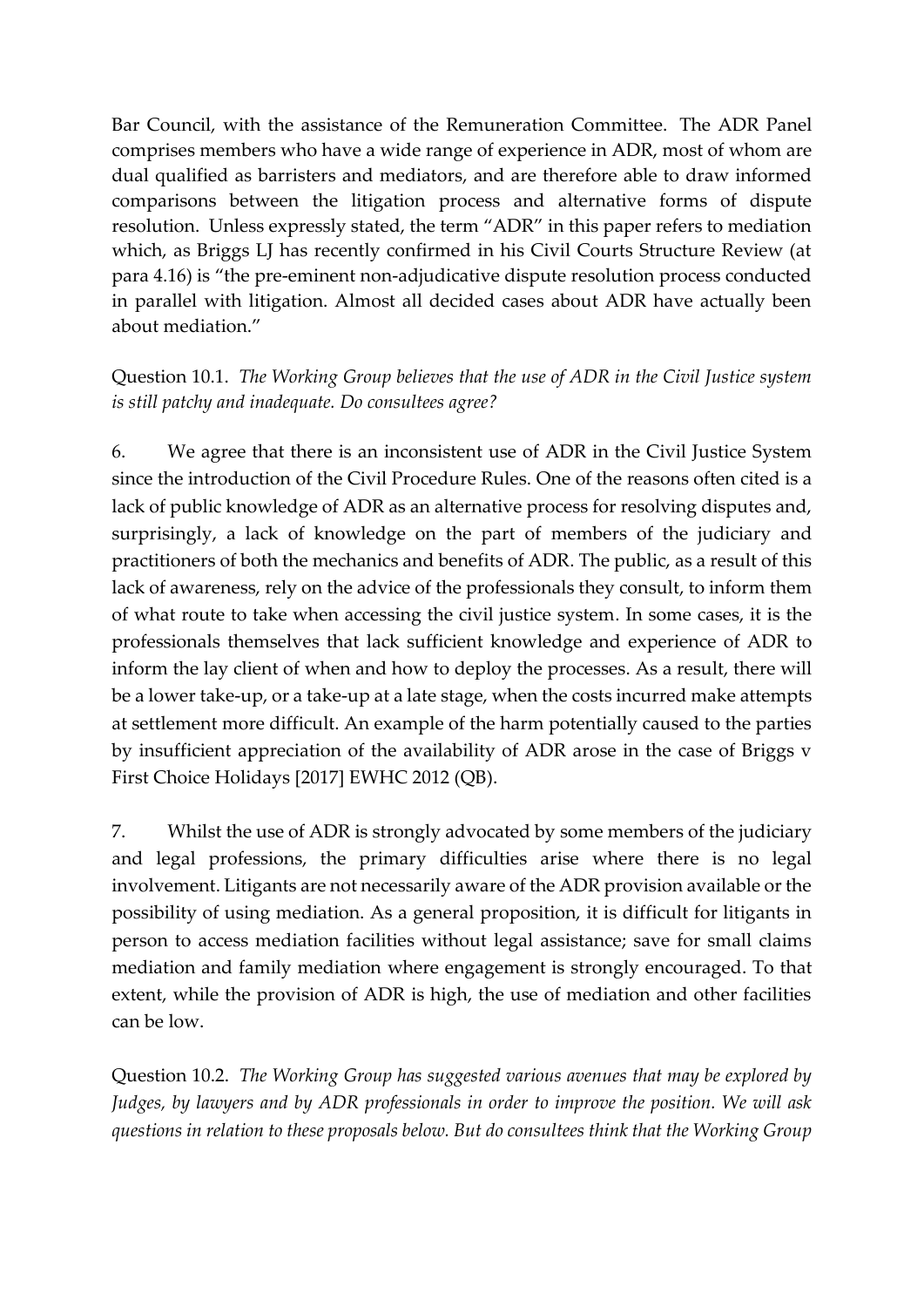*has ignored important questions or precedents from other systems or that there are other areas of inquiry with which we need to engage?*

8. Having considered precedents from other systems, the Bar Council would argue that the focus needs to be on changing the culture in the UK. This would involve continuing education and better communication of the message to judges, lawyers and members of the public that many parties to a dispute may be better served by settling it without litigation.

## **Making ADR culturally normal**

Question 10.3. *Why do consultees think that a wider understanding of ADR has proved so difficult to achieve?* 

9. A wider understanding of ADR has proved particularly difficult because, as stated in response to Question 10.1 above, there remains a lack of public awareness. Most litigants still regard justice as "having their day in court"; that is, having their position approved by a judge – for all to see. Even where the outcome is not the one that they wish for, they respect the court system as an institution. In contrast, ADR is a confidential process that does not always satisfy a litigant's desire for a public "victory".

10. Further, the introduction of the Legal Aid Sentencing and Punishment of Offenders Act (LASPO) has resulted in a significant drop in the take-up of ADR. The Ministry of Justice's statistics state that there was a 44% reduction in mediations, from 14,000 mediations started in 2012 to 7,700 in 2017<sup>2</sup> . It is difficult to avoid the suspicion that a significant reason for the plunge was the fact that fewer disputing parties had mutual access to legal representation in the form of solicitors or barristers. Parties at loggerheads will fight, irrespective of funding. However, legal aid ensures parties are advised by legal representatives who are professionally obliged to advise clients about ADR, and indeed to encourage it where appropriate.

11. Litigants in person are suspicious of ADR, even when it is recommended by a judge. Without access to independent legal advice, they are less likely to be adequately

[https://www.gov.uk/government/uploads/system/uploads/attachment\\_data/file/655971/LASPO-Act-2012-post](https://www.gov.uk/government/uploads/system/uploads/attachment_data/file/655971/LASPO-Act-2012-post-legislative-memorandum.pdf)[legislative-memorandum.pdf](https://www.gov.uk/government/uploads/system/uploads/attachment_data/file/655971/LASPO-Act-2012-post-legislative-memorandum.pdf)

<sup>1</sup> <sup>2</sup> Legal Aid, Sentencing and Punishment of Offenders Act 2012: Post-Legislative Memorandum. Submitted to the Justice Select Committee on 30 October 2017 -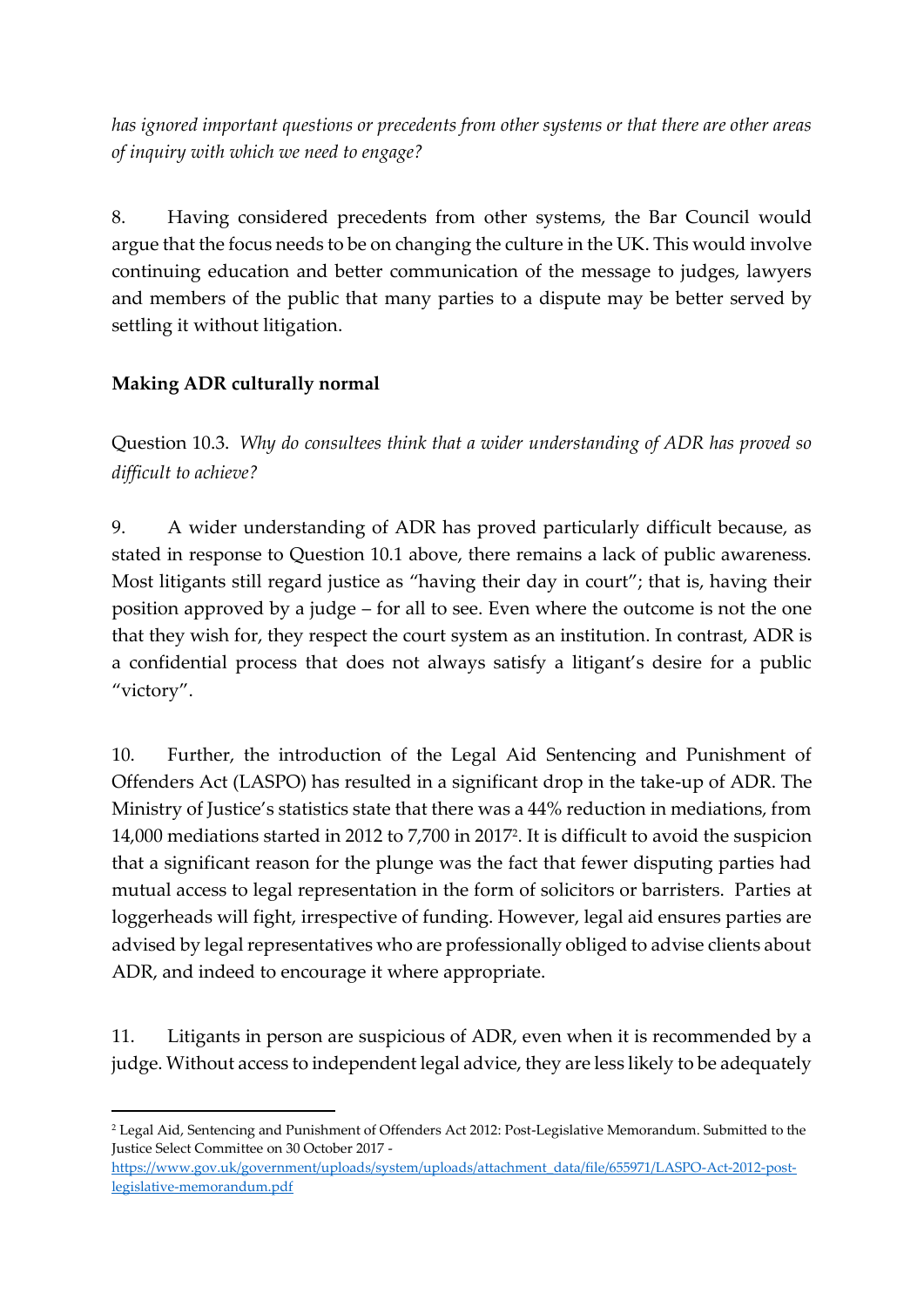informed about the advantages of ADR or the disadvantages of proceeding with litigation. There is a lamentable lack of "official" signposting or explanation to parties. With the best will in the world, court-produced fact sheets cannot convey the message with the same transparency as a solicitor or barrister explaining it slowly and patiently. Reducing Legal Aid has certainly rendered use of ADR less likely.

12. The Bar Council is of the view that ADR is very well understood and promoted by practising barristers. All students on the Bar Professional Training Course (BPTC) have to undertake a mandatory module on ADR. This has been the practice of barrister education for at least a decade. Those working in property litigation, family law, employment law, and contentious probate in particular are acutely aware of the cost and benefits of mediation.

13. The difficulty with promoting an understanding of ADR is tied up with its merits; it produces nuanced outcomes in each case that are not readily understandable without the context. ADR conducted without legal advice may not be as successful. As such, it is difficult for third parties to understand. Further, the fact that mediations are confidential in nature, again an important benefit, means parties may not be able to communicate outcomes or information about the mediation process to third parties, in particular, where a settlement agreement itself often contains a confidentiality clause.

## Question 10.4. *How can greater progress be achieved in the future?*

14. Judges are already highly proactive in recommending mediation in any dispute where they consider it could be of assistance, but there needs to be a reinvigorated approach from government and at all levels of the courts, to provide documents to potential litigants in language that is clear, about what to consider when instituting proceedings.

15. Greater progress could be achieved by increasing public awareness. This needs sufficient investment from government and the judiciary to communicate through paper-based or digital public awareness campaigns.

16. At pre-issue stage, we agree there needs to be a "consistency of language, tone and intent" across the board, not only in Pre-Action Protocols, but also in documents made available at courts. These documents need to make clear the advantages of ADR, and the potential sanctions if an ADR process is not adopted. The presumption should be that it is unreasonable for parties to institute proceedings without first having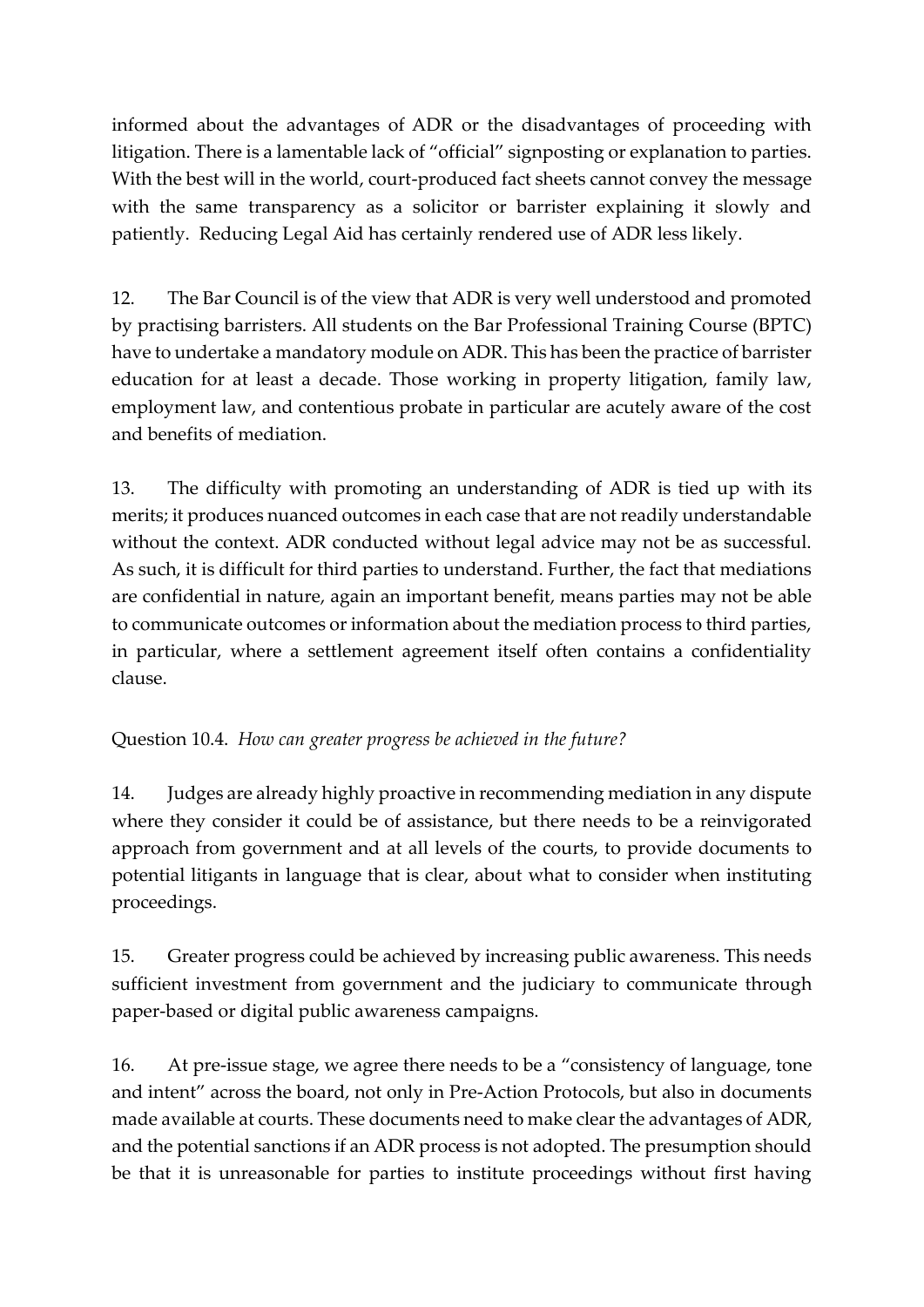considered and implemented an ADR procedure. See the powers of the court on costs in CPR 44, and the Report at paragraph 5.9. Sir Rupert Jackson's suggestion in his preliminary report needs to be reconsidered.

### **Encouraging ADR at source**

Question 10.5. *Is there a case for reviewing the operation of the consumer ADR Regulations? Why has their impact been so limited?* 

17. The approach to "Consumer ADR and Ombudsmen" in the consultation underplays the importance of other schemes. It is described in the summary, somewhat dismissively as "a plethora of other industry-specific complaints and dispute resolution mechanisms". Not all schemes offered by ADR providers are "industry-specific", and many can compete with organisations that brand themselves as "Ombudsmen". The reality is that there are many ADR providers which supply dispute resolution or ombudsman services, and which are members of the Ombudsman Association, but are not called "Ombudsmen". The word "Ombudsman" is a sensitive term under the Company, Limited Liability Partnership and Business Names (Sensitive Words and Expressions) Regulations 2014<sup>3</sup> , requiring the consent of the Secretary of State if a company or business wishes to use the name in its title. The focus on the desirability of an ombudsman with that specific title may encourage consumers (and others) to form the inaccurate view that the absence of one means no recourse to dispute resolution.

18. There are cases where other ADR schemes, aside from that of an ombudsman, could perhaps be of greater assistance to litigants than is suggested in the consultation. The use of the word "Ombudsman" is one which may itself cause focus to shift from "dispute resolution", which is what is required in cases which might otherwise come before a court. For example, the Centre for Effective Dispute Resolution [\(CEDR\)](https://www.cedr.com/) or [Retail ADR](https://www.retailadr.org.uk/) provide Communications and Internet Services Adjudication Scheme (CISAS), Water Redress Scheme (WATRS), the Postal Redress Service (POSTRS) and various other forms of ADR, in competition to those run by Ombudsman Services: Communications/Property/Consumer.

19. It is important to highlight that the general experience of consumers in relation

<sup>&</sup>lt;sup>3</sup> [http://www.legislation.gov.uk/uksi/2014/3140/pdfs/uksi\\_20143140\\_en.pdf](http://www.legislation.gov.uk/uksi/2014/3140/pdfs/uksi_20143140_en.pdf)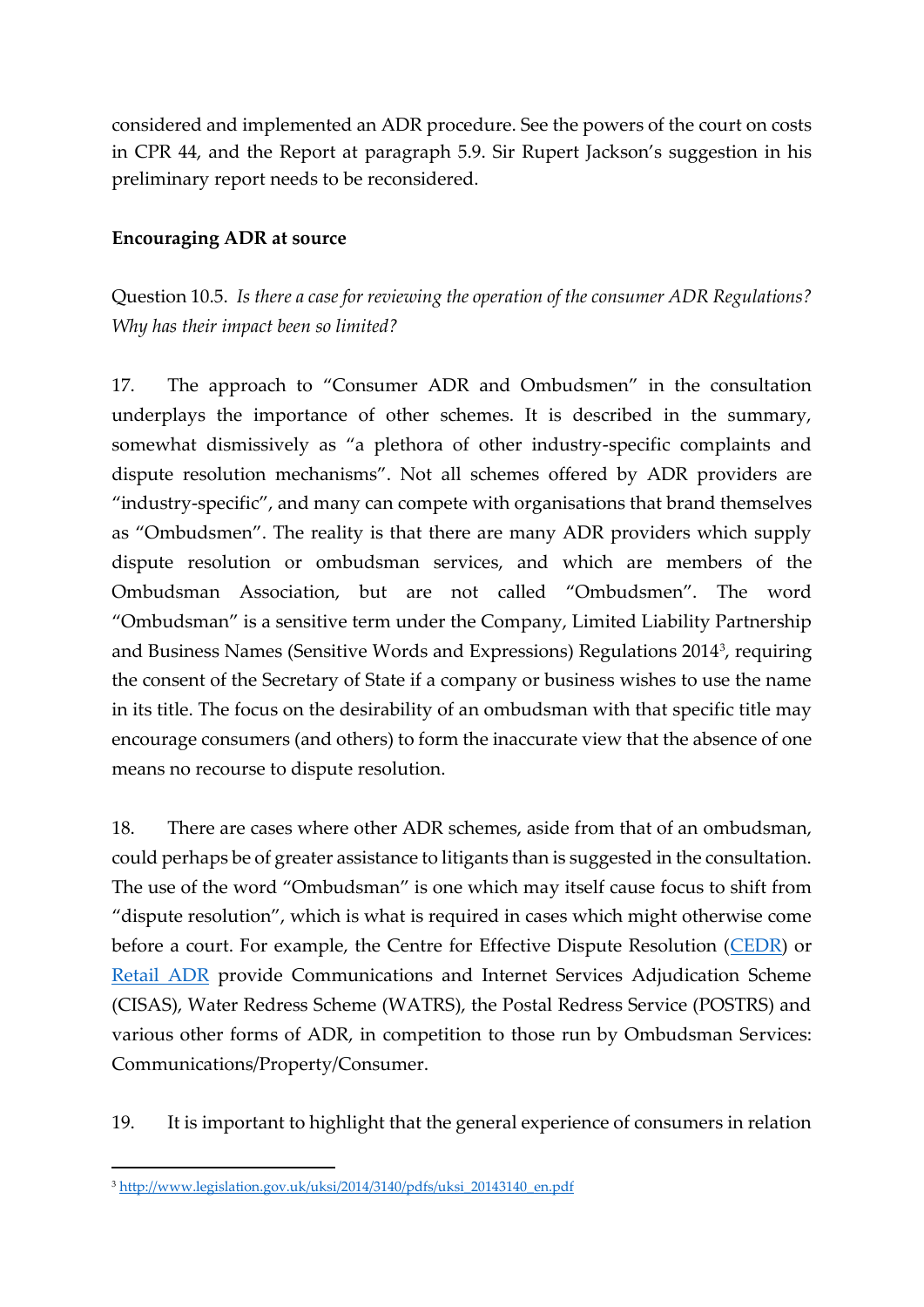to "Ombudsman" services is not particularly positive. In the Money Saving Expert report for the All Party Parliamentary Group on Consumer Protection, 53% of complainants said that their experiences with ombudsmen made them less likely to use one again<sup>4</sup>.

20. This is a matter of concern given the current thinking that only one business may use the term "Ombudsman" in a given area, even though there may be a number of ADR suppliers. This had the consequence recently that the "Retail Ombudsman" as named on inception in 2014 was recently required to change its trading name to "[Retail ADR](https://www.retailadr.org.uk/)". Although the organisation provides the same service, it was required to redact any reference to "Ombudsman" in its title.

21. It is suggested in the consultation paper that, anecdotally, the ADR Directive has not led to an increase in consumer dispute resolution. It is not clear to what extent this anecdote is accurate. There have been a number of new entrants to the ADR market (of which Retail ADR is an example), and CEDR and Ombudsman Services have noticeably increased the number of schemes which it operates. In the case of CEDR, there has also been a notable increase in the number of trained adjudicators and arbitrators. Furthermore, there appears to be a greater uptake of online dispute resolution including greater use of "[Resolver](https://www.resolver.co.uk/)", "[Modria](https://www.tylertech.com/solutions-products/modria)" and other online platforms.

22. Any of the accredited bodies registered with the Chartered Trading Standards [Institute](https://www.tradingstandards.uk/about-ctsi) (CTSI) in accordance with the Consumer ADR Directive (as implemented in the Consumer ADR Regulations) are accredited and audited bodies that can offer services in the areas of their accreditation. There is no reason why parties to litigation should not be encouraged to look for arbitration and adjudication under such schemes. Although the consultation has focused particularly on the areas of mediation and judicial Early Neutral Evaluation (ENE), there is considerable scope for diversification into independent adjudication schemes (which usually are not binding on the consumer but are binding on the trader) or arbitration schemes (which are binding on both parties), which offer a low-cost simple resolution. This may require alteration to the scheme rules, but we envisage that consultation with ADR suppliers would enable suitable changes to be agreed. Moreover, the dispute does not need to be industry specific before advantage could be taken of such schemes. CEDR offers

<sup>4</sup> A Money Saving Expert report for the All Party Parliamentary Group on Consumer Protection dated November 2017 [https://images6.moneysavingexpert.com/images/documents/MSE-](https://images6.moneysavingexpert.com/images/documents/MSE-Sharper_teeth_interactive.pdf?_ga=2.23314426.1931835025.1512299326-1943587962.1512299326)[Sharper\\_teeth\\_interactive.pdf?\\_ga=2.23314426.1931835025.1512299326-1943587962.1512299326](https://images6.moneysavingexpert.com/images/documents/MSE-Sharper_teeth_interactive.pdf?_ga=2.23314426.1931835025.1512299326-1943587962.1512299326)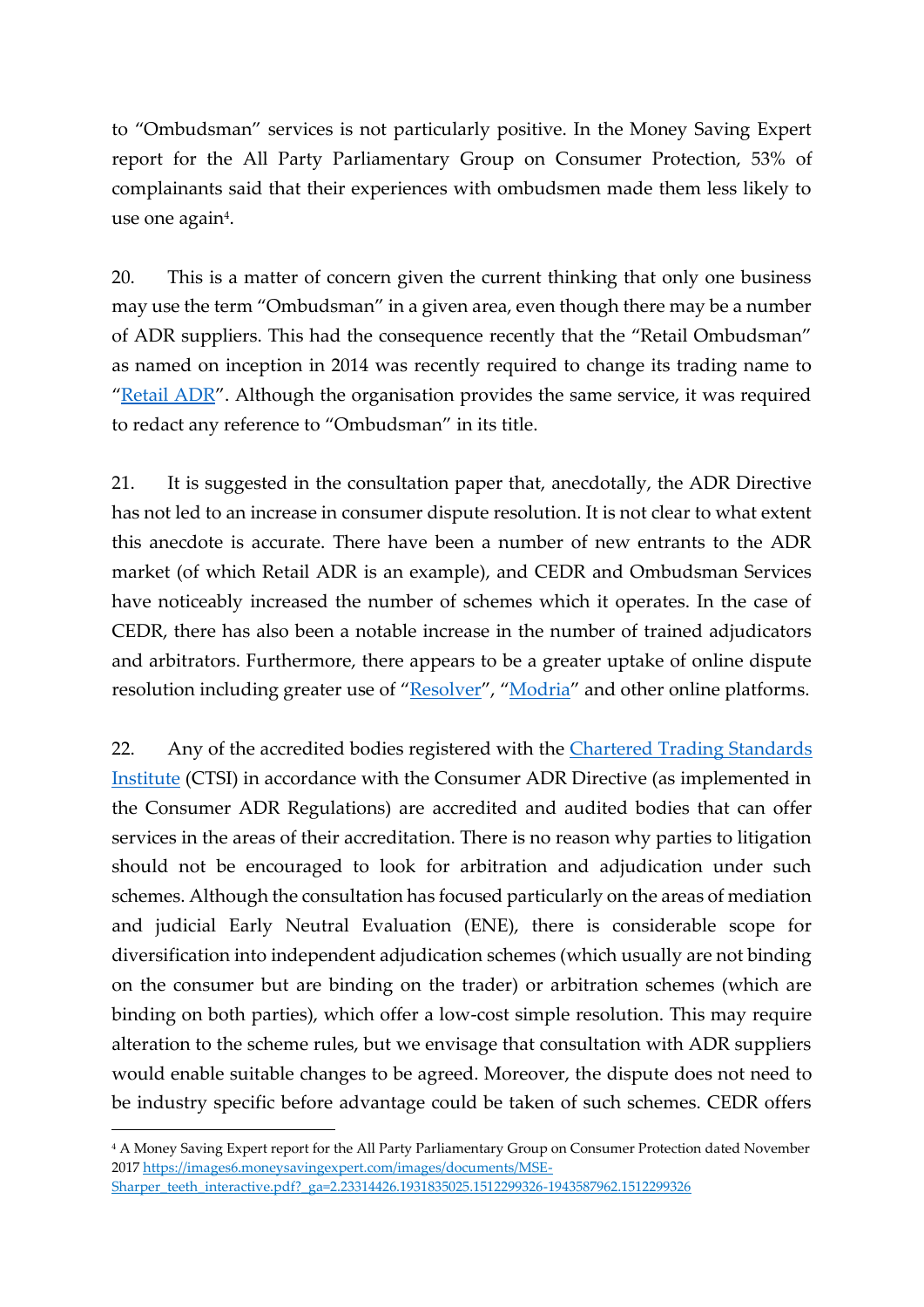independent arbitration which can be made available on a case by case basis, and their panel of independent arbitrators have considerable experience in dealing with these matters and are accredited, mentored, peer-reviewed as appropriate in accordance with the ADR Directive.

23. There is no evidence that traders, faced with the alternative of litigation, would be unwilling to use such bodies, and it is suggested that greater uptake could be achieved by better "signposting". At the time of the implementation of the ADR Directive, it was envisaged that signposting to appropriate ADR providers might be better achieved by a central body, but this is not in place. Court services could give greater information about the provision of ADR by such bodies including consumer arbitration and adjudication.

24. It should also be noted that the view of Lord Briggs in paragraph 4.7 of the report that "because of the diversity of the court case-load Lord Briggs was reluctant to permit evaluative work to be conducted by anybody other than a Judge" is relevant to the principles underlying the provision of a system of justice but antithetical to the provision of ADR, in which parties are encouraged to make an informed decision without judicial input. There is no reason why a barrister, arbitrator or solicitor should not be able to give advice by way of ENE. Indeed, it is questionable whether judicial advice could fairly be described as the provision of "neutral" services. An evaluation given by a Judge is likely to be more influential on the parties but is nonetheless capable of being different from the decision that would ultimately be arrived at. This could both restrict the choices of the parties and damage the appearance of impartiality of the judiciary as a body: as a generalization, it is preferable to restrict the provision of ADR to the professional ADR providers. It is notable also that there is a precedent for the use of ENE in respect of the use of consumer enforcement powers arising under regulation 15(4) of the General Product Safety Regulations 2005<sup>5</sup>. By agreement between the Chartered Institute of Arbitrators and Government, this process (which is described legislatively as the taking of advice) is conducted by ENE. Although there are only two known cases under these regulations, it is understood that one has been carried out by a retired Judge of the High Court and the other by an engineer arbitrator.

<sup>5</sup> The General Product Safety Regulations 2005 [http://www.legislation.gov.uk/uksi/2005/1803/pdfs/uksi\\_20051803\\_en.pdf](http://www.legislation.gov.uk/uksi/2005/1803/pdfs/uksi_20051803_en.pdf)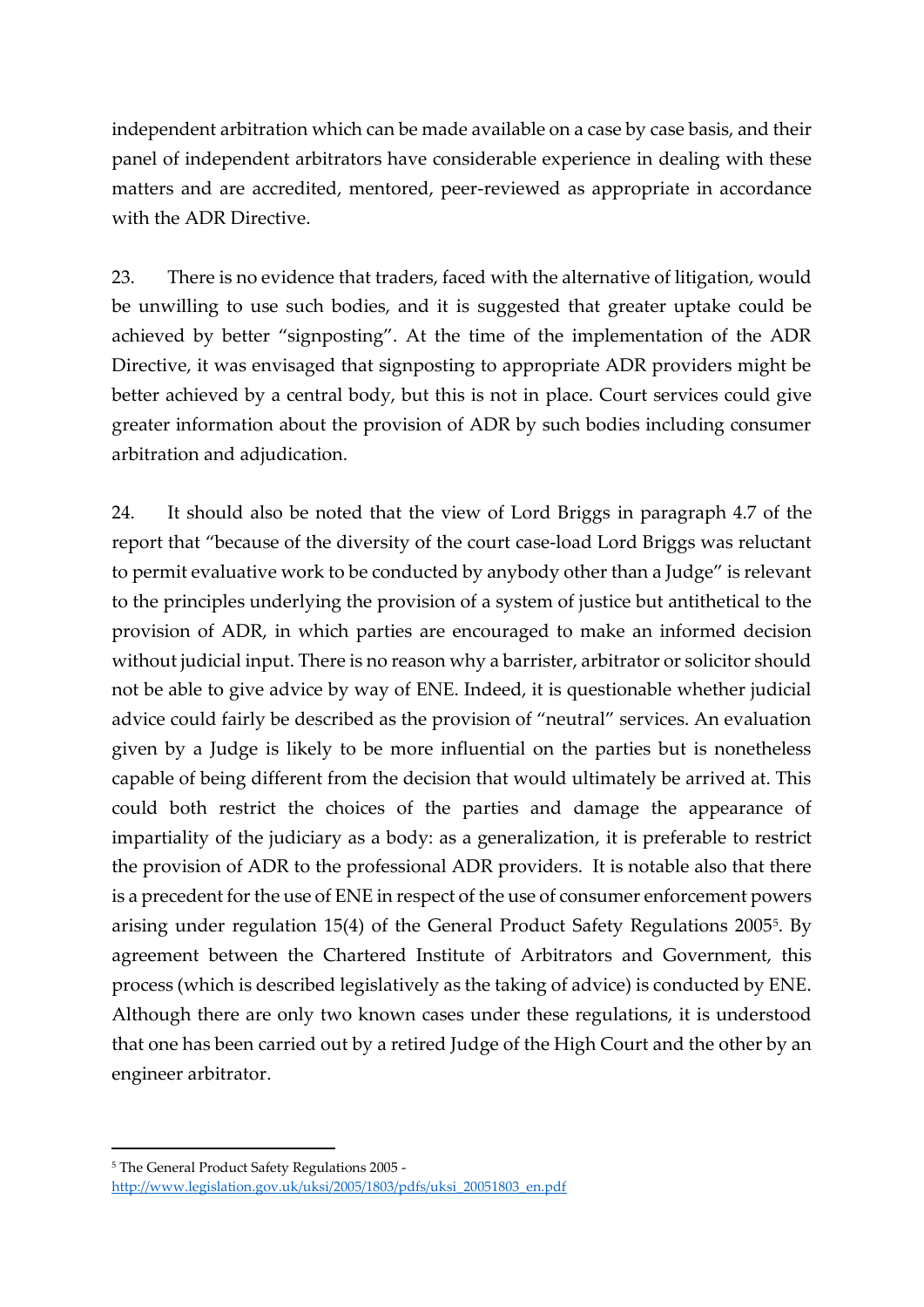Question 10.6*. Should the Courts treat a failure to use an appropriate conciliation scheme as capable of meriting a cost sanction?* 

25. The costs sanction should be maintained. It is useful to remind disputing parties that the fact that their case had a strong chance of success is not in itself a sufficient reason for proceeding to a trial. That may not be the best use of court resources.

26. Furthermore, the irrecoverable cost of a successful trial might still outweigh the financial advantage to both parties of early settlement. Although these can never be known, because it has not taken place, the righteousness of the cause alone should not be a reason for refusing to spare the courts' burden.

Question 10.7. *Are there other steps that should be taken to promote the use of ADR when disputes (of all kinds) break out?*

27. Consideration could also be given to requiring as part of the over-riding objective, that parties should try, where possible to settle disputes and issues between themselves. At the moment, the court has a duty to encourage the use of ADR, but there is no expressed obligation on the parties themselves to try to take responsible decisions as to negotiation and settlement.

## **Encouraging ADR when proceedings are in contemplation**

Question 10.8*. Is there a case for making some engagement with ADR mandatory as a condition for issuing proceedings? How in practical terms could such a system be made to work? How would you avoid subjecting cases which are not in fact going to be defended to the burden of an ADR process?* 

28. Although Halsey suggested that forced mediation is a breach of Article 6 rights<sup>6</sup>, this view has been challenged and punctured on a number of occasions. Instead, our view is that engaging in an ADR process furthers the parties' fair trial rights because:

28.1 If the matter settles, the parties have reached a resolution without needing the court;

<sup>6</sup> **Halsey v Milton Keynes NHS Trust** [2004] EWCA Civ 576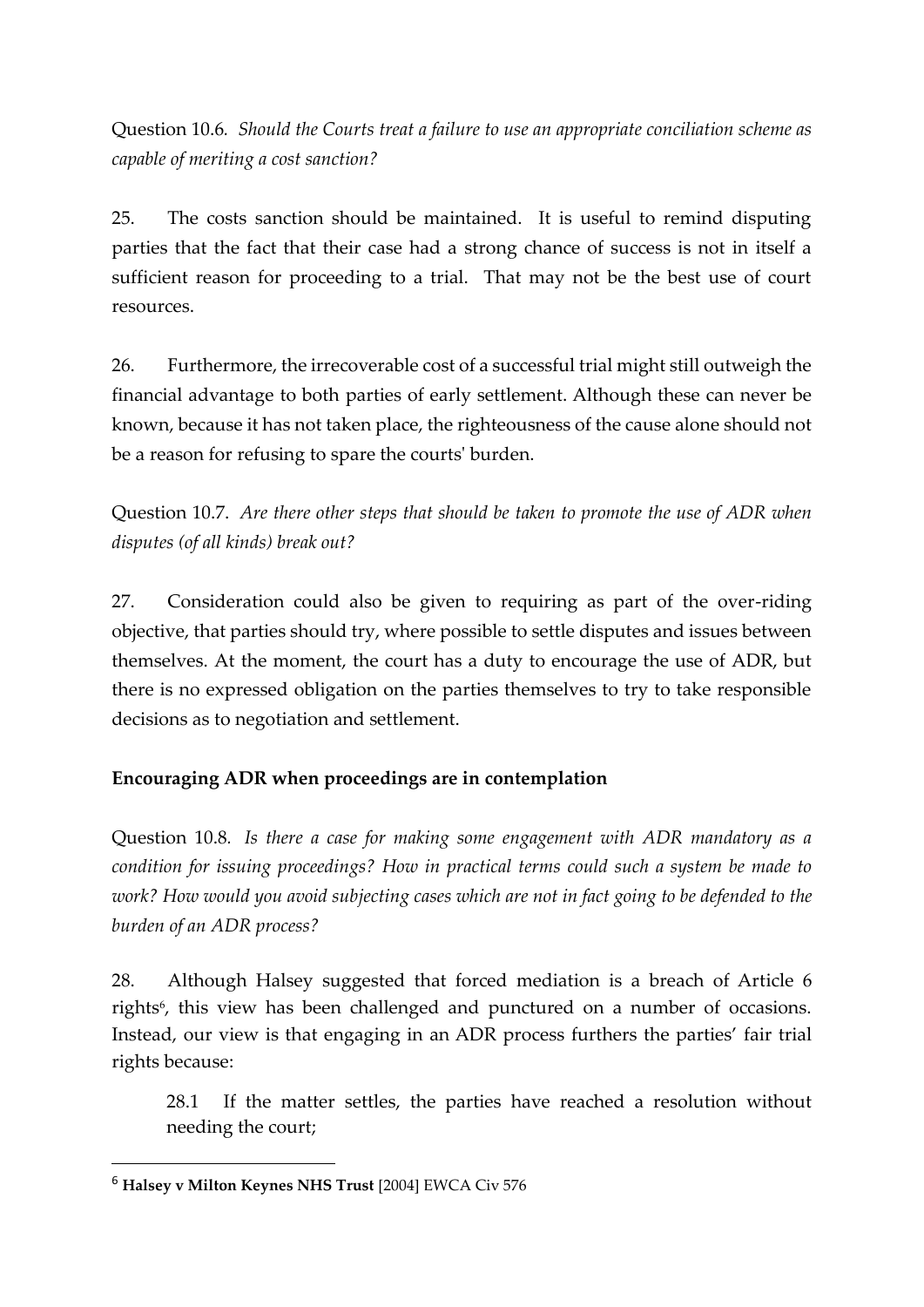28.2 If it does not settle, the parties' rights of access to the courts are unimpaired;

28.3 Although parties may not previously have considered this, mediation may offer the parties a more elegant or satisfying solution than the rather limited repertoire of the courts. It therefore expands rather than circumscribes access to justice; and

28.4 Even if the success rate of forced mediation is lower than that of voluntary mediation, it would still result in a much higher rate of settlement than currently exists. 30% of 100% is more than 70% of 30%.

29. The primary difficulty with making mediation or ADR engagement a condition for issuing proceedings is the fact that before proceedings are issued, the court has no involvement in the case. There are already requirements to comply with pre-action protocols. A 'tick box' on the claim form to indicate that the parties had attempted mediation would be ticked as a matter of course with minimal ADR engagement having been attempted.

30. Another argument against making engagement mandatory is the view that mediation works on the basis that the parties come to it voluntarily and choosing for mediation to be their preferred method of resolving the situation. If parties are forced into a mediation it may restrict their engagement with the process. However, the experience of other jurisdictions where there is a greater degree of compulsion to mediate than in England and Wales is that even reluctant parties can and do settle at mediation on terms they can live with. What most people in dispute want is an end to the dispute, not resolution by a particular method.

31. Given the large number of undefended debt cases (as set out in the interim report and commented on in Briggs' Civil Courts Structure Review<sup>7</sup>), it is clear that the vast majority of cases issued may not need ADR intervention. The court is only realistically in a position to assess such cases as not requiring ADR once the case has been issued and an admission has been filed or the defendant has failed to defend. It is not realistic or practicable to be able to assess such cases as not requiring ADR before this stage.

<sup>7</sup> Civil Courts Structure Review: Final Report by Lord Justice Briggs - [https://www.judiciary.gov.uk/wp](https://www.judiciary.gov.uk/wp-content/uploads/2016/07/civil-courts-structure-review-final-report-jul-16-final-1.pdf)[content/uploads/2016/07/civil-courts-structure-review-final-report-jul-16-final-1.pdf](https://www.judiciary.gov.uk/wp-content/uploads/2016/07/civil-courts-structure-review-final-report-jul-16-final-1.pdf)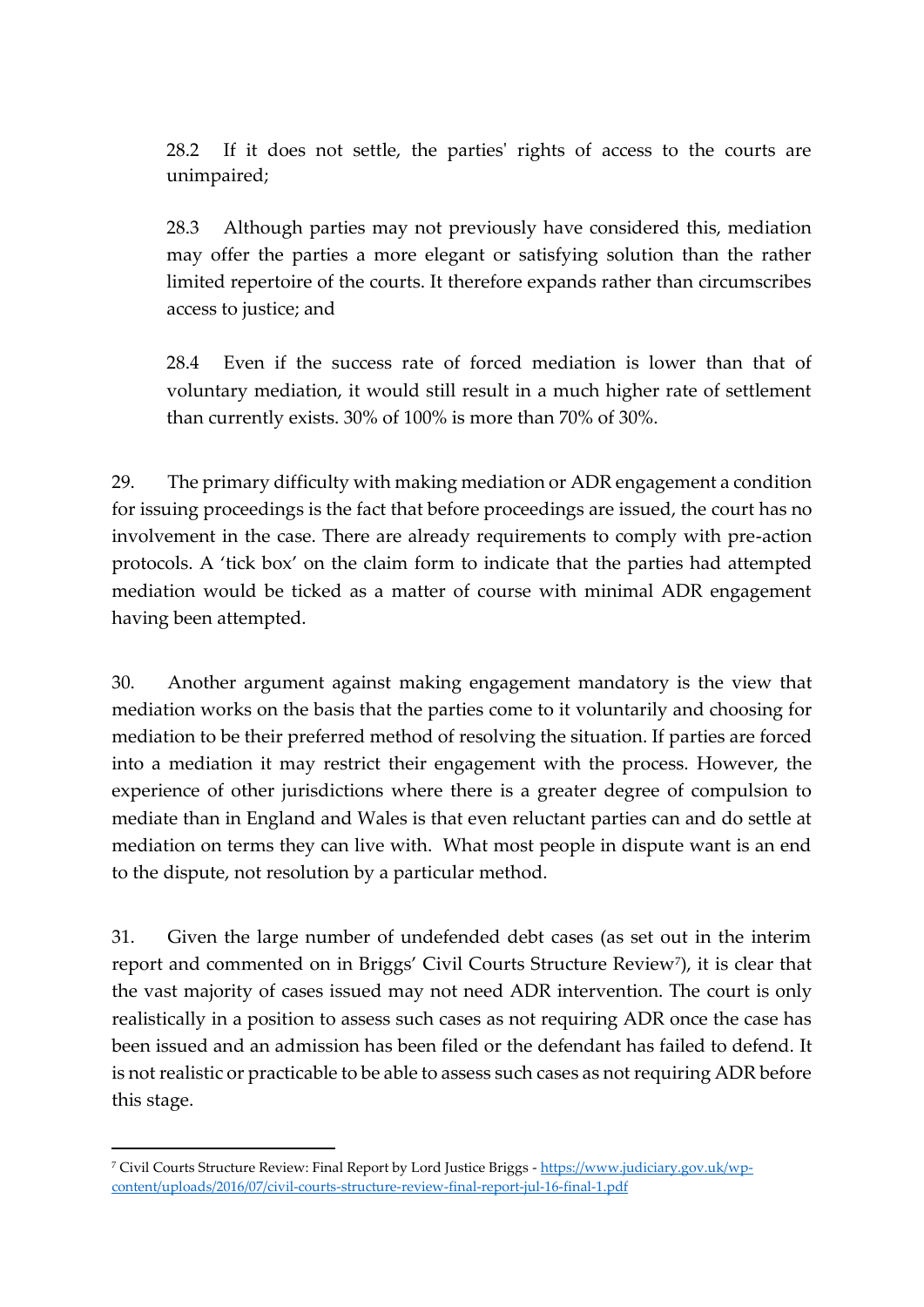Question 10.9. *Can the prompts towards ADR in the pre‐action protocols and the HMCTS Guidance documents be strengthened or improved? Should a declaration be included in the claim document in the terms of R9 (see paragraph 9.19 above)*

32. There is room for improvement through the provision of a (non-approved) list of ADR providers willing to participate in a court based scheme, with a description of the type of service offered, and a brief explanation of the advantages and disadvantages of taking part in any particular type of scheme is commended.

33. In addition, the courts should also explore the possibility of developing a mechanism for informing parties about the different ADR options, and the various ADR providers which supply these services. This will ensure that the parties do not have to communicate directly in order to select the ADR service or provider, which may in itself be a deterrent for parties.

Question 10.10. *Are MIAMs on the family model a practical solution at the pre‐action stage? Have the Working Group over‐stated the practical difficulties of introducing civil MIAMs? Have they under‐stated the potential advantages of doing so?*

34. There are mixed views as to whether the introduction of MIAMs have encouraged parties to a family dispute to turn to mediation rather than litigation. Since its introduction, MIAMs have not produced the huge diversion of cases away from the Family Courts into mediation as some had hoped. One of the reasons for this is the sheer number and breadth of exceptions that apply to either party having to attend a MIAM and the low threshold for subsequently issuing proceedings. There are also exceptional cases where parties are permitted to bring cases even where they have not satisfied the criteria in the application forms for issuing proceedings.

35. If the CJC were minded to recommend the introduction of a similar pre-issue requirement for attendance at an information and assessment meeting before civil proceedings could be issued, the Bar Council would certainly suggest a thorough look at and narrowing of the relevant exceptions (see the answer to question 10.19 below as to when refusal to mediate is and is not reasonable) and also consideration of raising the threshold from mere attendance at a MIAM by one of the prospective parties to the dispute before they can issue proceedings.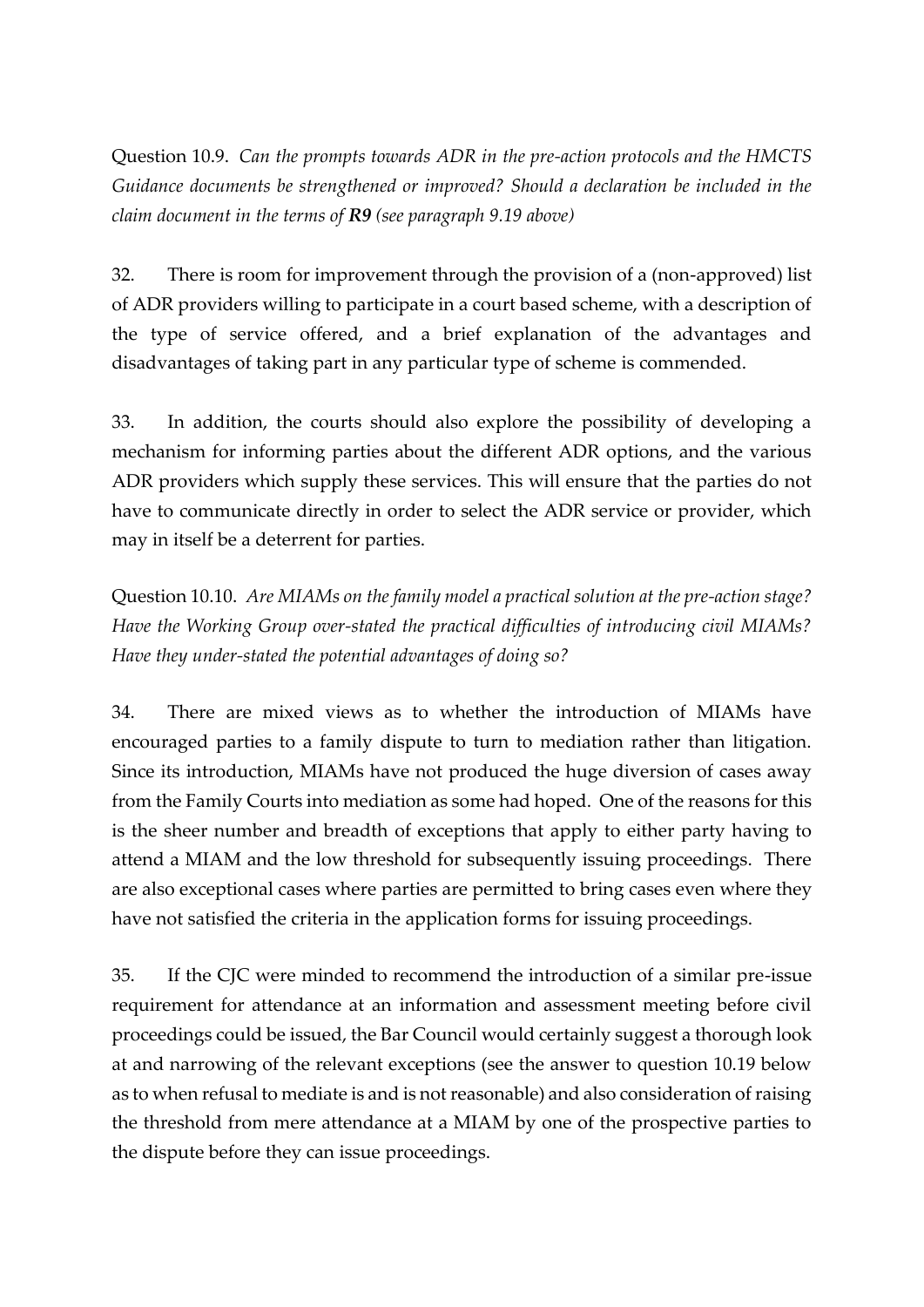### **Encouraging ADR during the course of the proceedings**

Question 10.11. *Do consultees agree with the Working Group that the stage between allocation and the CCMC is both the best opportunity for the Court/the rules to apply pressure to use ADR and also often the best opportunity for ADR to occur?*

36. The best opportunity for the courts to encourage ADR is the stage between allocation and the CCMC. Thus, the process should first be encouraged at allocation stage, if attempts have not been made earlier. This should ensure that before the case moves on to more intrusive case management at CCMC, parties are required to demonstrate that they either have engaged or will engage in ADR before the case can move forward. Litigants will be encouraged to assess the strengths and weakness of their cases before costs escalate. It is agreed that the advantage at this stage of having the issues in a case clearly pleaded can benefit the mediation process; albeit that there may be other 'non-legal remedies' that the parties wish to seek, and which will not be set out in pleadings. There will, of course, be cases of certain types that do not lend themselves to such an early attempt. These, instead, can be identified by well-directed questions in the Questionnaire.

37. It should also not be assumed that ADR, once attempted, should not be tried again. Parties' views change over time and become better informed. Parties should be encouraged to consider the use of ADR – perhaps, but not necessarily, in a different form – at every stage in proceedings. The possibility that parties may change their minds about the usefulness of non-judicial solutions should never be ruled out.

Question 10.12. *Do consultees agree with those members who favour Type 2 compulsion (see paragraph 8.3 above) in the sense that all claims (or all claims of a particular type) are required to engage in ADR at this stage as a condition of matters proceeding further?* 

38. See above at 10.11. It is accepted that the stage at which mediation takes place can be very case sensitive, and many lawyers wish to have as much information as possible before resorting to it. This course means the best costs savings are not made. Earlier engagement would be more effective. However, it is important to remember that in mediation, the defendant generally holds most cards until close of evidence. Thus, any sort of early forced mediation would have to be balanced by earlier exchange of evidence (perhaps on a partial and focused basis) so as to confer equality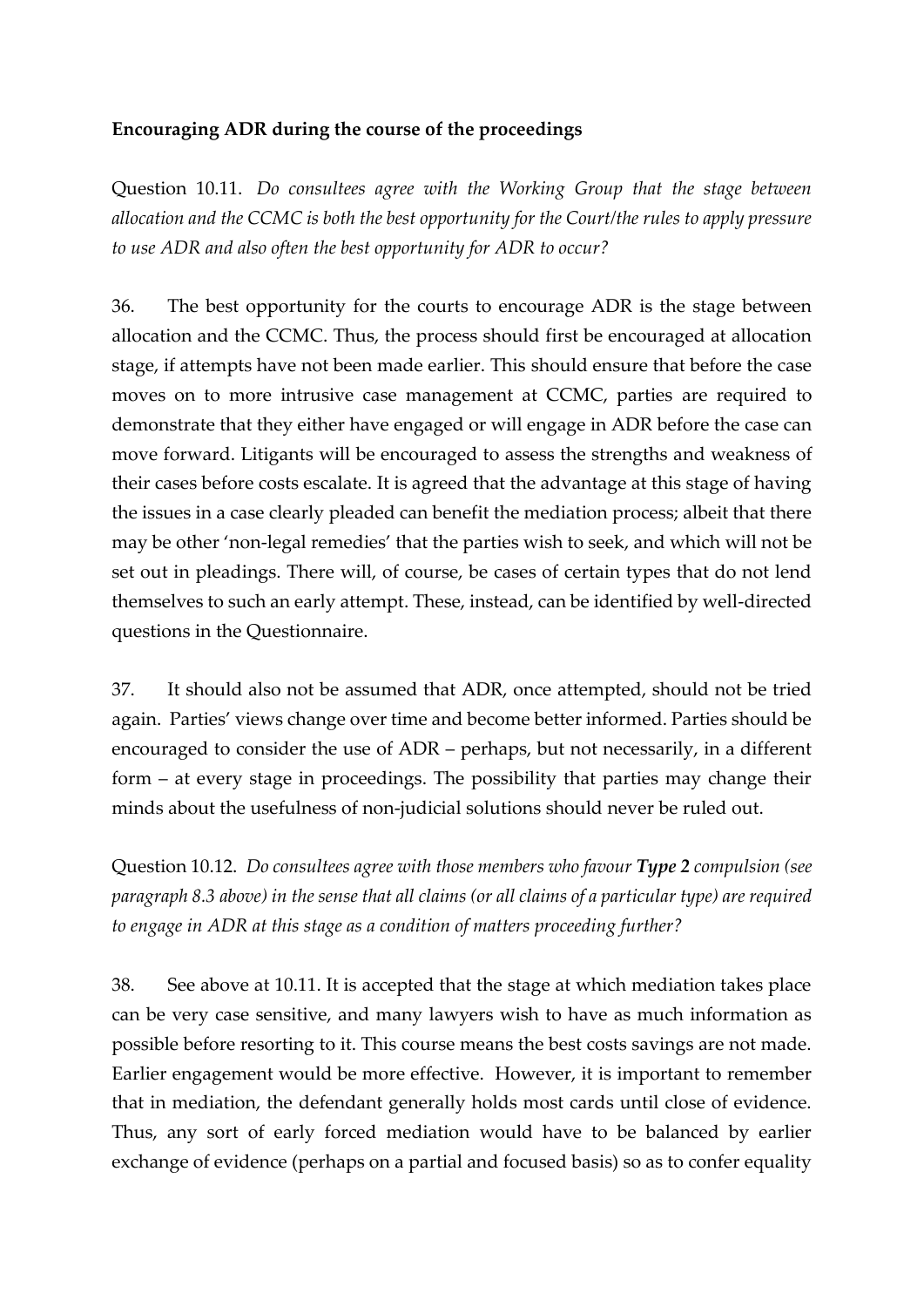of arms while balancing the cost of front loading. As stated above, the objection on the grounds of a threat to the right to a fair trial is misplaced, in our view. Parties are not under an obligation to settle. More important is the cost of engaging in an ADR in low value claims where the cost and "hassle" may be disproportionate. There is no easy answer to this. Mediators are likely to want or need some payment for their assistance. It may be that the large pool of accredited mediators would be available at a lower cost.

Question 10.13. *If compulsion in particular sectors is the way forward, what should those sectors be? Should they include clinical negligence? Should they include boundary/neighbour disputes?* 

39. It is difficult to ring-fence particular sectors for compulsion when all disputes, save in rare circumstances, are susceptible to a mediated settlement. An example of this is where reputational issues are at stake/point of law requires to be decided. Boundary or neighbour disputes are regularly mediated, as are clinical negligence disputes now. The Bar Council would firmly advise against going down the route of identifying particular sectors.

Question 10.14. *Alternatively, should the emphasis at this stage be on an effective (but rebuttable) presumption that if a case has not otherwise settled the parties will be required to use ADR?*

40. Emphasis should remain on a rebuttable presumption that ADR should be used in all cases.

Question 10.15. *Would it be beneficial to introduce a Notice of Mediate procedure modelled on the British Columbia system?* 

41. The British Columbia system is most attractive as a means of growing mediation in our legal system. It represents a form of compulsion or automatic referral, albeit initiated by the parties. Inappropriate cases would be identified at an early stage. If such a system was to be enshrined in the Civil Procedure Rules (CPR), and explained through the courts' documentation when proceedings are in contemplation or to be initiated, this would grow public awareness including at preissue.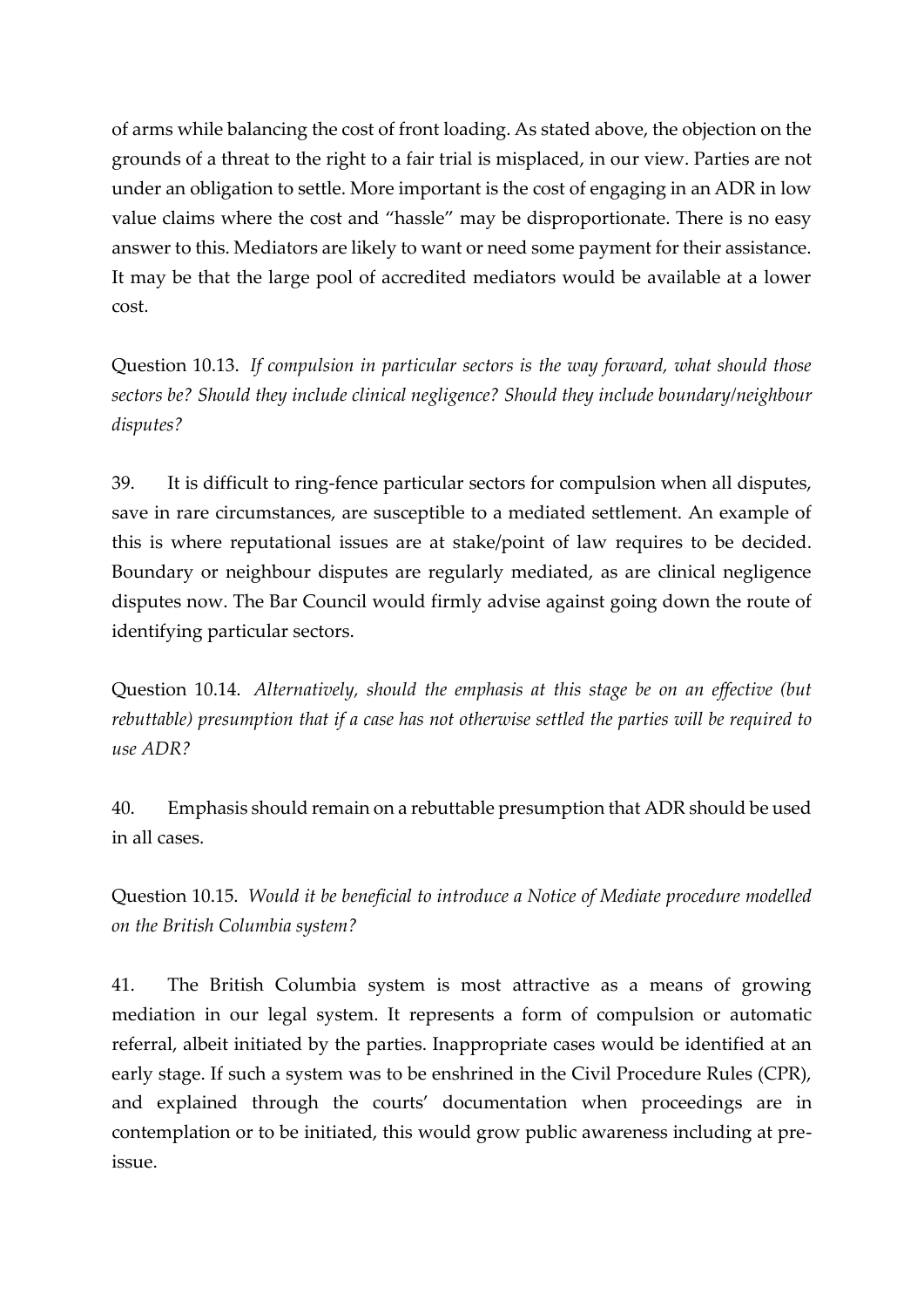Question 10.16. *Do consultees agree that the emphasis needs to be on a critical assessment of the parties' ADR efforts by the Courts in "mid‐stream" rather than a process which simply applies the Halsey guidelines at the end of the day after the judgment? Is it practical to expect the CCMC to be used in this way? If directions were otherwise agreed between the parties can the court reasonably be expected to require the parties to attend purely to address ADR?*

42. The Bar Council recognizes that there is a divergence of views here, given the difficulties in terms of court time and added cost in addressing reasonableness at an interim stage in the proceedings, as opposed to after judgment, and the contrasting view that there is adequate time at the CCMC stage to address the justification or otherwise of the parties' failure or refusal to engage in ADR.

The argument against:

43. Lack of consideration given to how practical costs, or other sanction could be applied mid-case. Further, many cases will not be sufficiently developed at CCMC to encourage parties to adopt ADR at that stage. Where they are, the arguments could add a significant amount of time to the length of the hearing.

44. In any event, the budgeting process is an uncertain tool to encourage ADR. Judges vary in their willingness to curtail budgets for the phases of Settlement and/or the Joint Settlement Meeting (JSM), irrespective of whether combined in the same phase or with JSM as a contingency.

45. Sadly, generous provision for ADR is too often sacrificed by judges on the altar of costs management and, worse, by parties on budgeting tactics. It is noteworthy that defendants' budgets for ADR JSM are often substantially smaller than those advanced by the Claimants. Defendants submitting deliberately depressed budgets is part of an acknowledged and judicially criticized policy, practised by many. It would be better to acknowledge that money allocated towards settlement, or at least narrowing issues, is likely to be well spent.

46. One solution would be to take all costs relating to negotiation or Part 36 or settlement or ADR or JSM out of the costs budgeting process. This would remove the discouragement a tight budget often presents.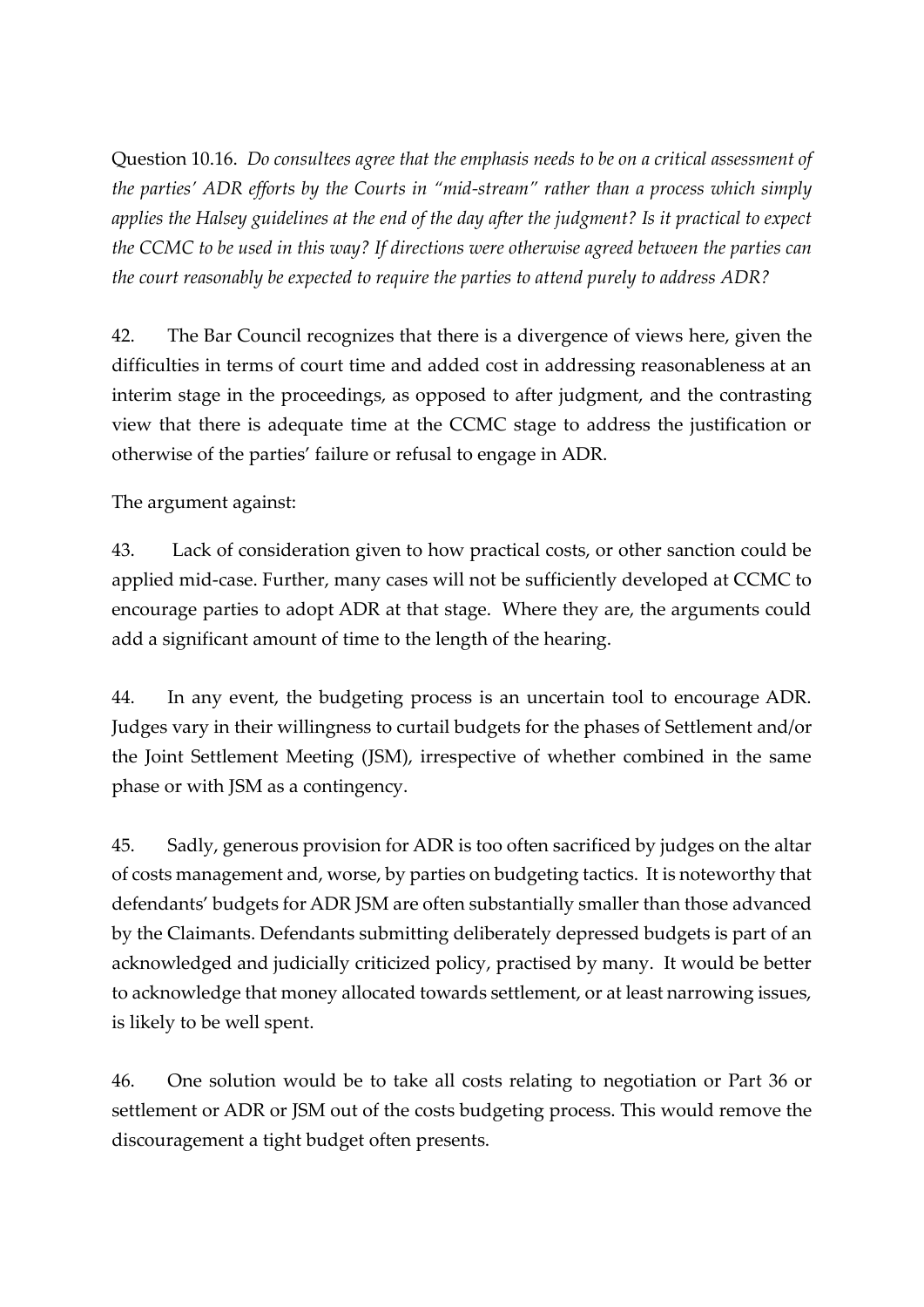47. There would be no objection in principle to a standard direction for ADR, if suitably phrased. Many agreed directions already pay lip service to ADR. An ADR direction could be made standard, whether included by the parties or not, but, suitably phrased, might have more effect.

48. Some flexibility could be left to parties if the order directed that the stay for ADR will take place, in default of earlier ADR, after close of evidence and before the Pre-Trial Conference (PTC). For example, this could occur at the same time as PTC. Such a direction could read: "*There shall be a 2 months stay following close of evidence, for Alternative Dispute Resolution (including round table conferences, early neutral evaluation, mediation and arbitration) unless a mediation/ADR has taken place earlier. Any party not engaging in any such means proposed by another is to serve a witness statement giving reasons within 21 days of receipt of that proposal. That witness statement must not be shown to the trial judge until questions of costs arise. If the ADR is unsuccessful, parties shall file Pre-Trial Checklists [2 weeks after the 2 months].*"

49. The above provision would lengthen the time to trial unless ADR takes place unsuccessfully before the trial date is fixed. Those courts that are applying an informal timetable of 18 months to trial would have to modify their approach to accommodate the extra time.

The argument in favour:

50. The proposals in the Interim Recommendations R11-16 are accepted. Specifically, the amount of time which might be required to consider the attitude and conduct of parties to ADR would not be prohibitive if they were required to address the issues in a separate questionnaire prior to, and for consideration at the CCMC in written submissions. They should be required to address whether ADR has been considered, and if not taken up, should set out why not. By this stage, the court would be in a position to assess the reasonableness or otherwise of the parties' stated positions. The options open to the court would be to order parties who have not yet engaged in ADR to do so within a limited time frame. Alternatively, comments could be made that might be taken into account by the trial judge when considering the parties' reasonableness and engagement in ADR by the CCMC, or other pre-trial stage. This could be done in suitable cases where a party is, as is his/her right, refusing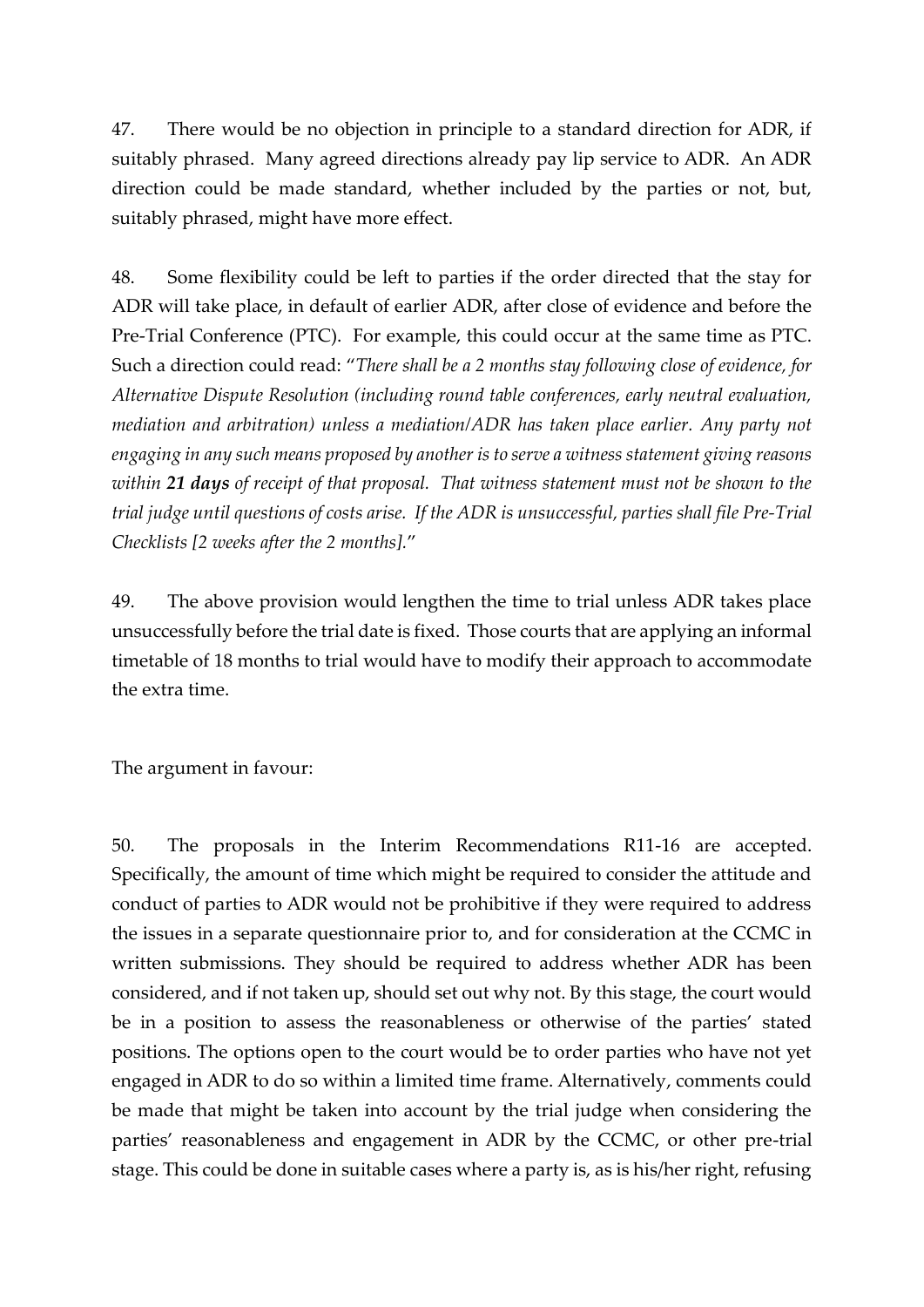to mediate.

51. It is accepted that for the court, then, to order costs sanctions might be a step too far, save in the most obvious circumstances. Where it is plain that a party is acting unreasonably, then it is difficult to see why costs sanctions should not be applied. It must be better, as the recommendations state, that a decision should be open to be reviewed at the time it is made, rather than in hindsight. The obligations of the parties and the powers of the court would have to be enshrined in law, or at least in the CPR.

Question 10.17*. Are costs sanctions at this interim stage practicable? Or is there no alternative to the court having the power to order ADR ad hoc in appropriate cases (Type 3 compulsion)?* 

52. Costs sanctions at the interim stage, while a positive idea in theory, would be very difficult to implement in practice. It is common (particularly in the County Court) for judges at the interim stage to leave costs so that they can be determined once the entire dispute has been heard. There is also a judicial reluctance to take time deciding on costs issues at the interim stage, as there is a great deal of time pressure on District Judges (in particular) to deal with a large number of procedural hearings within the same list.

53. As with 10.16, there are arguments for and against this proposal.

54. The argument against costs sanctions:

54.1. It is hard to see how any practical costs, or other, sanction could be applied mid-case. Further, many cases will not be sufficiently developed at CCMC to encourage parties to adopt ADR at that stage. Where they are, the arguments could add a significant amount of time to the length of the hearing.

54.2. Further, it is hard to see how interim costs sanction could be imposed without impugning the confidentiality of a mediation, if one has taken place.

54.3. Setting terms in bad faith as a condition of entering into mediation might be something that could be divulged to the court. For example, a party who says they will only agree to attend if they are allowed to ask questions of the other party or witness. This in effect, is a demand for a practice cross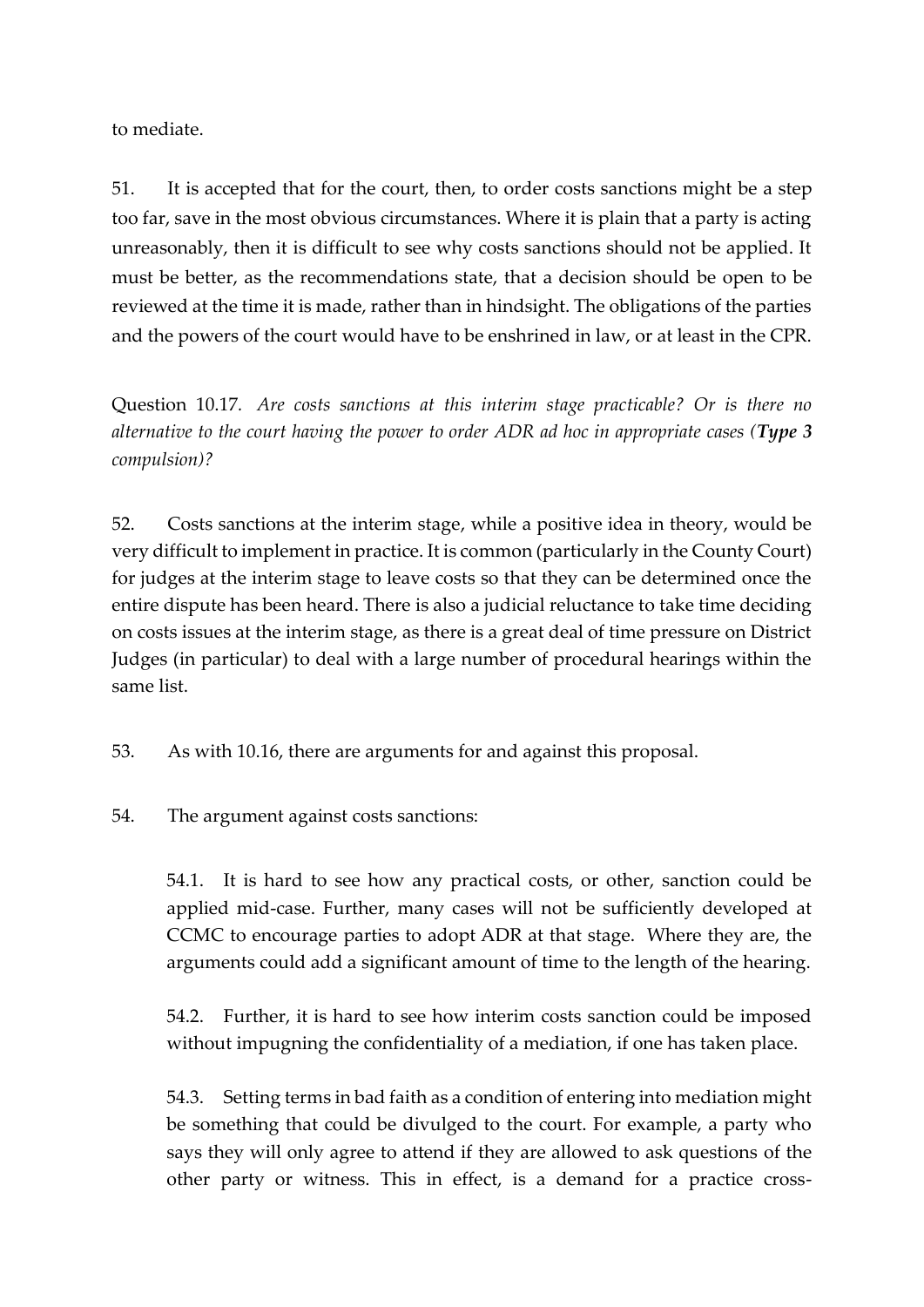examination in confidential proceedings. Such terms are an abuse of the process and ought to be reported as a reason for the other party's refusal to proceed. Nevertheless, however tempting it may be to sanction such conduct early, the sanction would have to be kept from any subsequent trial judge.

#### 55. The argument for costs sanctions:

55.1 In addition to the response to Question 10.16 above, in appropriate circumstances, costs sanctions would be practicable. If a mediation has already taken place, save in the most extraordinary circumstances, sanctions should not arise. Otherwise it is right that a case should be sufficiently developed so that a fair and proper view of the reasonableness of the parties can be assessed. Certainly, this should be the case for the CCMC.

#### **Costs sanctions**

Question 10.18. *Do consultees agree that whatever approach is taken at an earlier stage in the proceedings it should remain the case that the Court reserves the right to sanction in costs those who unreasonably fail or refuse to use ADR issues?*

56. The Bar Council agrees that the court should certainly retain the discretion to sanction those who unreasonably refuse to engage in ADR, or impose bad faith conditions for participating.

Question 10.19. *Do consultees agree with the Working Group that the Halsey guidelines should be reviewed?* 

57. The Halsey Guidelines are very vague and were, by and large, specific to the appeals in that case.

57.1. Parties reluctant to mediate have shifted ground to prevent mediation while purporting to consent but setting conditions, such as the demand to be allowed to cross-examine the other party during the mediation. The latter example will always be abusive.

57.2. Other conditions may be dependent on the facts of the case. For example, the insistence of one party to travel to the other's location for the mediation. If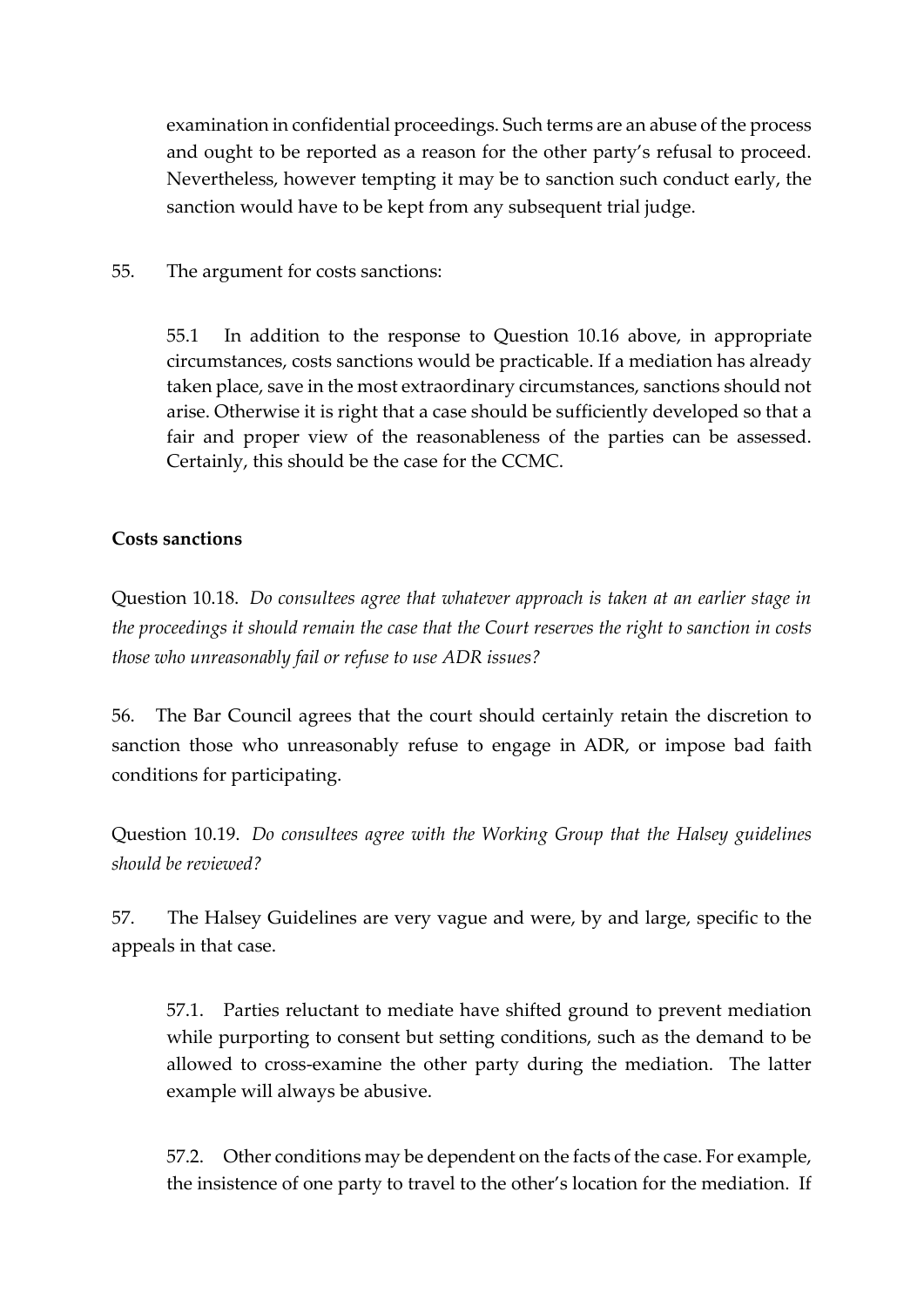the party refusing to travel is disabled, it may be a reasonable refusal, even if they must make the same journey for court should the mediation fail.

57.3. A party wanting to send staff without full authority to settle, or even undermining an agreed mediation by sending a representative whose authority is limited, is acting in bad faith.

58. A party who refuses to mediate when faced with an unreasonable or abusive condition would have reasonably refused to enter into the mediation. In the third example, such a party would be justified in refusing to continue with the mediation. Something which ought not to be within the scope of mediation confidentiality.

59. The setting of unreasonable or bad faith conditions for mediation by a paying party, or attending a mediation in bad faith in the manner described, should be added to the Halsey criteria.

60. The Bar Council agrees that the Halsey guidelines should be revisited. In particular, the contention that a party might be able to invoke Article 6. In addition, there are a number of cases decided since *Halsey* which have led to confusion. The difference in emphasis in the judicial comments made in *PGF v OMFS<sup>8</sup>* and *Gore v Naheed<sup>9</sup>* , leads to uncertainty for litigants and those advising them. Comments such as "I have difficulty in accepting that the desire of a party to have his rights determined by a court of law in preference to mediation can be said to be unreasonable conduct particularly when, as here, those rights are ultimately vindicated", serve only to act as a dissuasion for advisers to encourage their clients to engage in ADR. This runs entirely counter to the principle that parties should be encouraged to settle their disputes both before and after litigation is commenced.

61. The factors determined by the court to be relevant in assessing whether a refusal to mediate is reasonable are set out below with comments as to their applicability:

61.1. **The nature of the dispute**, as to which the court advised that *"most cases are not, by their very nature, unsuitable for mediation.*" The real question, therefore,

<sup>8</sup> PGF II SA V OMFS Company 1 Limited [2013] EWCA Civ 1288

<sup>9</sup> Gore v Naheed and Another [2017] EWCA Civ 369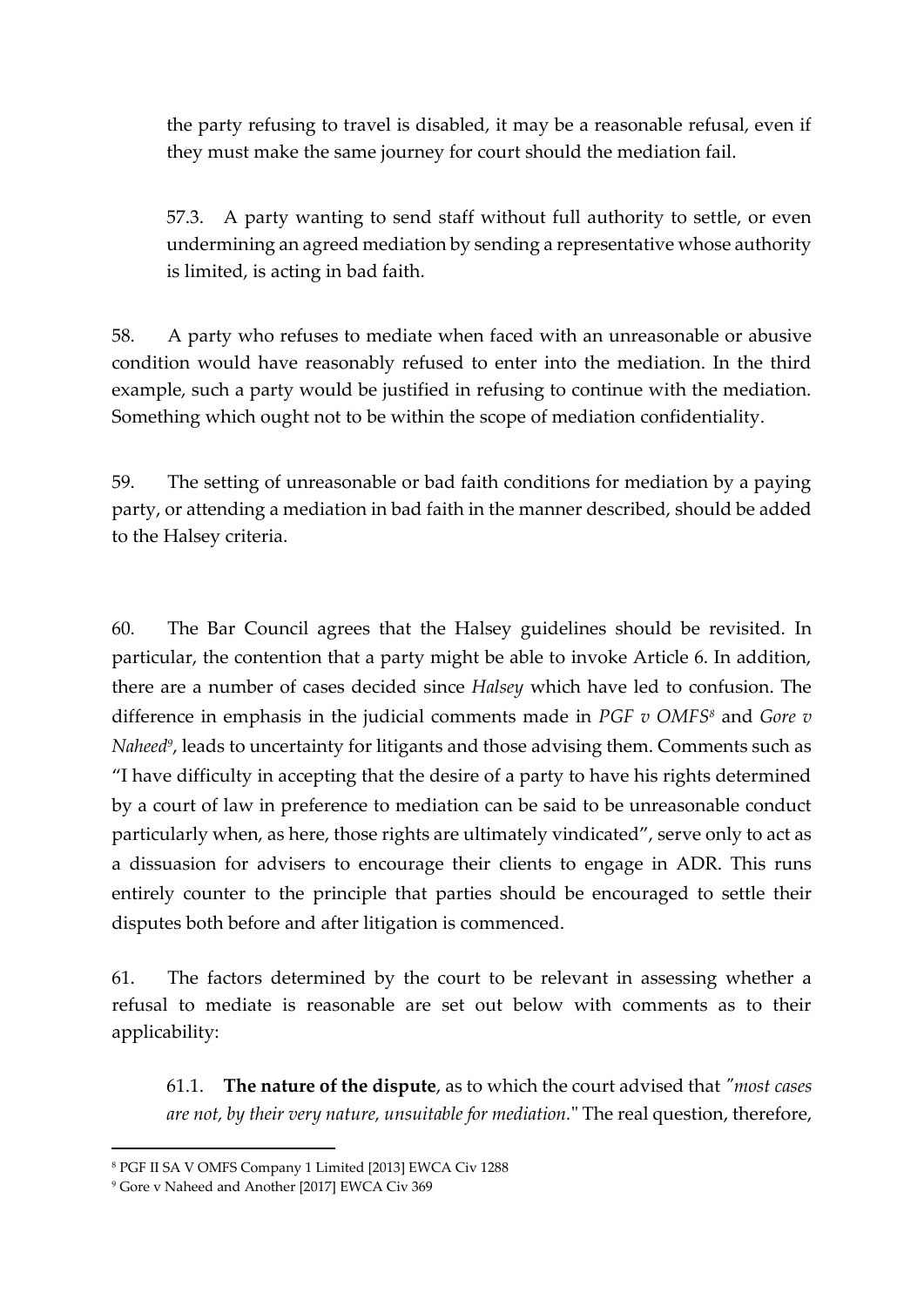becomes: what cases are *not* suitable for mediation? The only cases where mediation should not be attempted are those where there is a risk that significant harm would be done. So, if physical safety cannot be guaranteed or there is a history of emotional abuse between the parties, then putting them in the same room may result in damage to one other. Even then, safeguards could be put in place (like shuttle mediation) just as special measures would be applied in court. A plenary session may be inappropriate in such circumstance.

61.2. **The merits of the case**, by which the court meant that a party who reasonably believes he/she has a strong case may reasonably refuse to mediate. It is suggested that this is an irrelevant and circular criterion. All parties believe they have a strong case, otherwise they would not be contemplating litigation. Inserting the word "reasonable" merely allows the court to make its own assessment on the merits and, because it is doing so at the conclusion of the case, with the benefit of hindsight. Once one party has won the case, it is difficult to see how the other party can reasonably have believed they had a strong case. Bearing in mind that the appeal process has sometimes resulted in a "yo-yo" for the parties, where different views have been firmly expressed at different tiers of appeal, there could never be a "reasonable" refusal to discuss the dispute (the essence of mediation) and this should be viewed with some caution. Furthermore, this criterion is interpreted to mean that mediation is only suitable for cases which are finely balanced; where the prospects of success are 50/50. This implies that mediation is always about meeting in the middle. In reality, an imbalance in the strength of a case is not an obstacle to mediation. It just means that one party has a stronger hand in the mediation, just as they would have done in court. A settlement in which one party gets 90% of what they wanted, and the other party only gets 10% is still a successful mediation. Had the matter gone to trial the result might have been the same, just with additional costs, stress and delay.

61.3. **Other settlement methods have been attempted.** The court itself noted that *"mediation often succeeds where other settlement attempts have failed*." If this criteria is relevant at all, it must require an examination of what specific process was employed, and the reasons why it failed. Ordinary negotiation between the parties should carry little weight, because it is often only after the parties have exhausted attempts to settle through negotiation that the assistance of a third party becomes necessary. Moreover, it is often carried out by skilled litigators, who are not necessarily skilled negotiators. Negotiation between the parties and mediation with an expert mediator are entirely different things.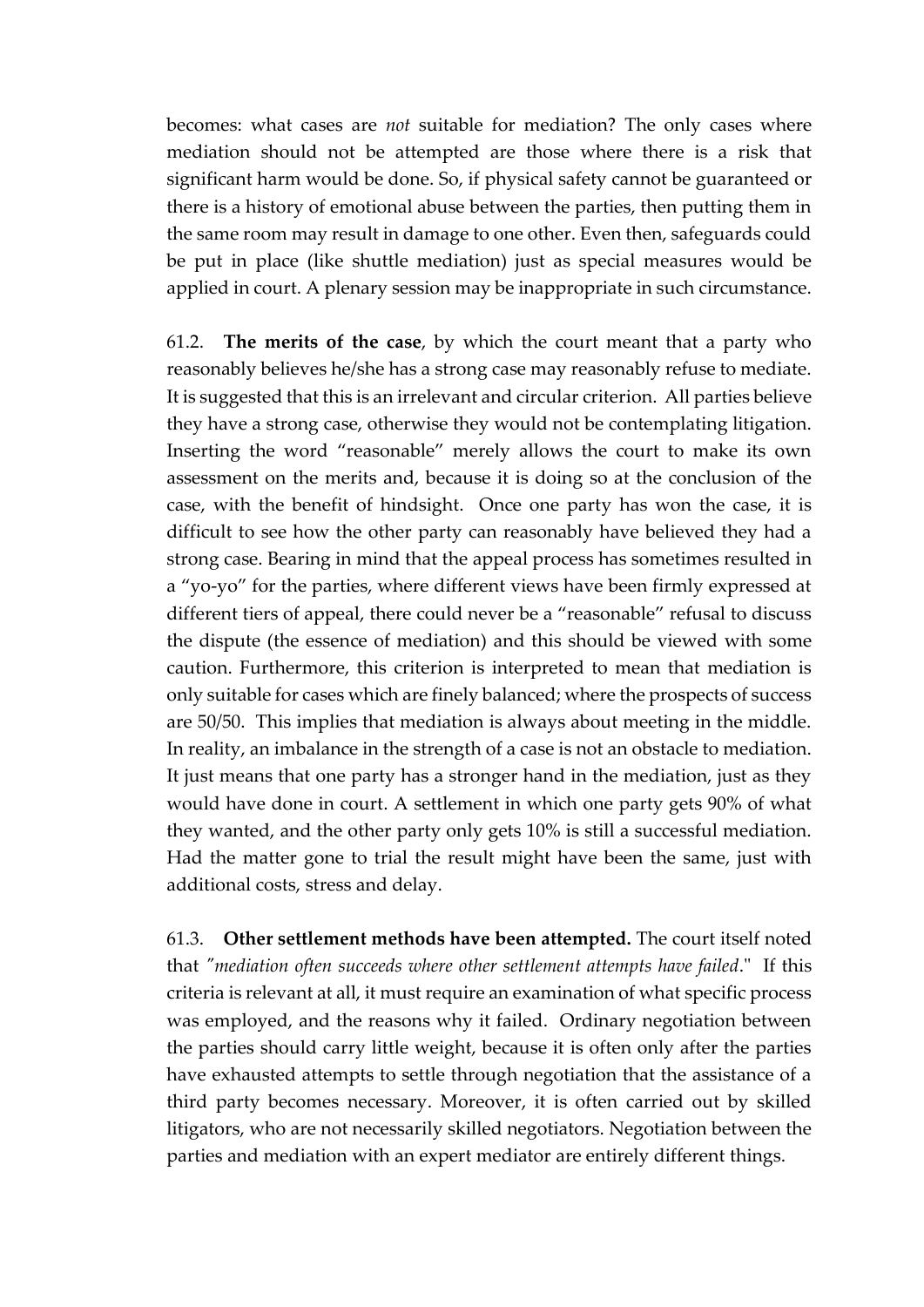61.4. **Costs of mediation would be disproportionately high.** It is hard to imagine circumstances in which the costs of a mediation would be higher than litigation. The costs of mediation should never be seen as an *additional* cost to litigation because mediation costs are incurred in the high expectation that they will be the final costs of resolving the dispute: they are intended to be an *alternative* to the remaining costs of the action. Proportionality must therefore be judged against what costs the parties would go on to incur if the mediation does not result in a settlement.

61.5. **Delay to a trial date.** It is difficult to imagine circumstances in which a mediation could not be arranged in time to avoid having to vacate a hearing date. But were that to be the case, that is no different to the parties attending court, informing the judge that discussions are under way between the parties, and asking for the case to be put back to see if a settlement can be reached. Generally, this is welcomed by the judge. Court time is regularly wasted by late vacation of trial dates, or settlement part way through a hearing. Why should attempts to mediate a settlement, even if it does cause delay to a trial, be treated any differently to the same delay being caused by attempts to settle without a mediator?

61.6. **Whether mediation had a reasonable prospect of success**. This criterion is ambiguous and impossible to apply without a high degree of speculation. The point of departure is likely to be that in which each party is minded to show no weakness to the other: this is not uncommon in contested proceedings. Moreover, what constitutes "success" in mediation is unclear. The parties may not settle on the day, but sufficient progress may have been made to break the deadlock so that a settlement is reached in the days or weeks following mediation. How could the court have predicted that? Attempting to predict which cases will settle in mediation and on what basis is an uninformed "wild guess" and mediators as well as parties to mediation will say, anecdotally, that cases which seem at first so intractable that the parties cannot settle even in mediation, nonetheless are resolved with the assistance of a skilled and trusted mediator. The mediation process is not susceptible to analysis in the absence of a real, live mediation. Events occur in mediation that could not possibly have been foreseen because it is as much a psychological process where parties are processing emotion and a myriad of factors some of which relate to the dispute and some which appear not to. Many mediators can give illustrations of situations where, parties which are "miles apart" at the start of the day can reach agreement quickly when there is a sudden shift in the power dynamic because of the revelation of hitherto unknown information (it may remain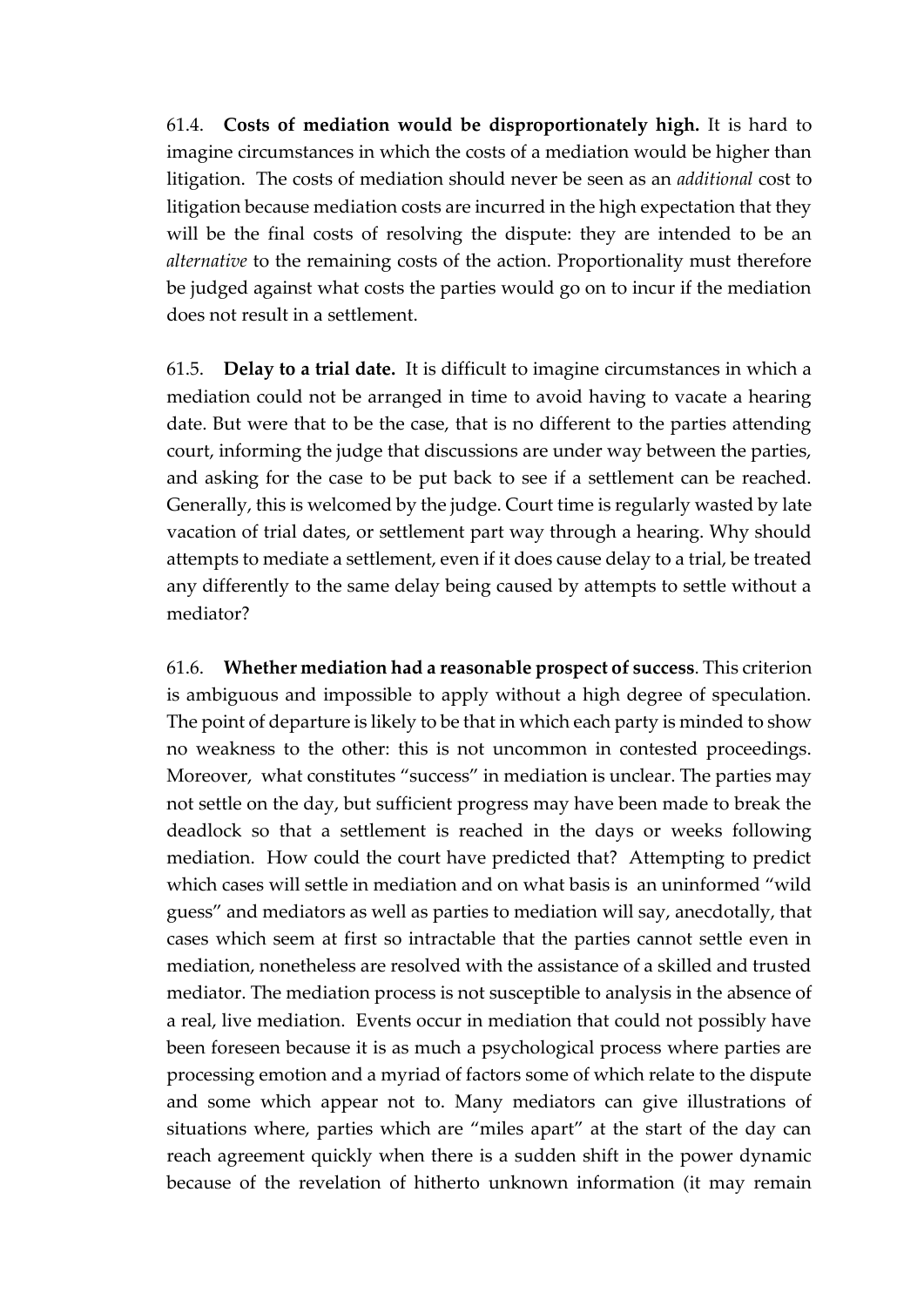unknown to the other party if disclosed only to the mediator). Conversely, parties can be very close to a settlement but can become entrenched in an impasse because neither is willing to make the final concession to let go of the conflict (so called "salami-slicing"). Hence, assuming that the success of mediation is related to the gap between the parties or the legal merits of the case is a fallacy. It may often have more to do with the attitudes of the parties than an assessment of the legal merits.

62. There are other factors which are not included in the Halsey guidelines which, it is suggested, are more relevant than some of those that are listed:

62.1. **The skill of the mediator**. This is usually one of the most determinative factors in whether a mediation is successful. The ability of the mediator to switch deftly from one role to another, deploying a range of communication and relationship-building skills, is not comparable to the role of an advocate in litigation. Whereas in litigation it is often said that 90% of cases are decided on the law or the facts, and that the advocate will only affect the outcome of the remaining 10%, the opposite is true in mediation. Just bringing the parties together is unlikely to result in a settlement: the mediator is key to achieving that. Thus, knowing who would have mediated the dispute is relevant to an assessment of whether it was reasonable to refuse mediation. It may be invidious for the court to have to determine whether the prospects of success would have been more or less under this or that mediator, but at the very least some regard must be had to whether an experienced and expert mediator was available (and is a CMC Registered Mediator for example). Assuming such a mediator was available, there really are very few cases that could not settle.

62.2. **The timing of the mediation**. It is suggested that there is an optimum time to mediate which will vary from case to case. Refusal to mediate at a stage such as pre-disclosure may be reasonable while refusal at a later stage may not be. Thus, there should be a continuing obligation to consider whether mediation is appropriate.

### **ADR and the middle bracket**

Question 10.20 *Do consultees agree with the Working Group and with Lord Briggs that there is an ADR gap in the middle-value disputes where ADR is not being used sufficiently?*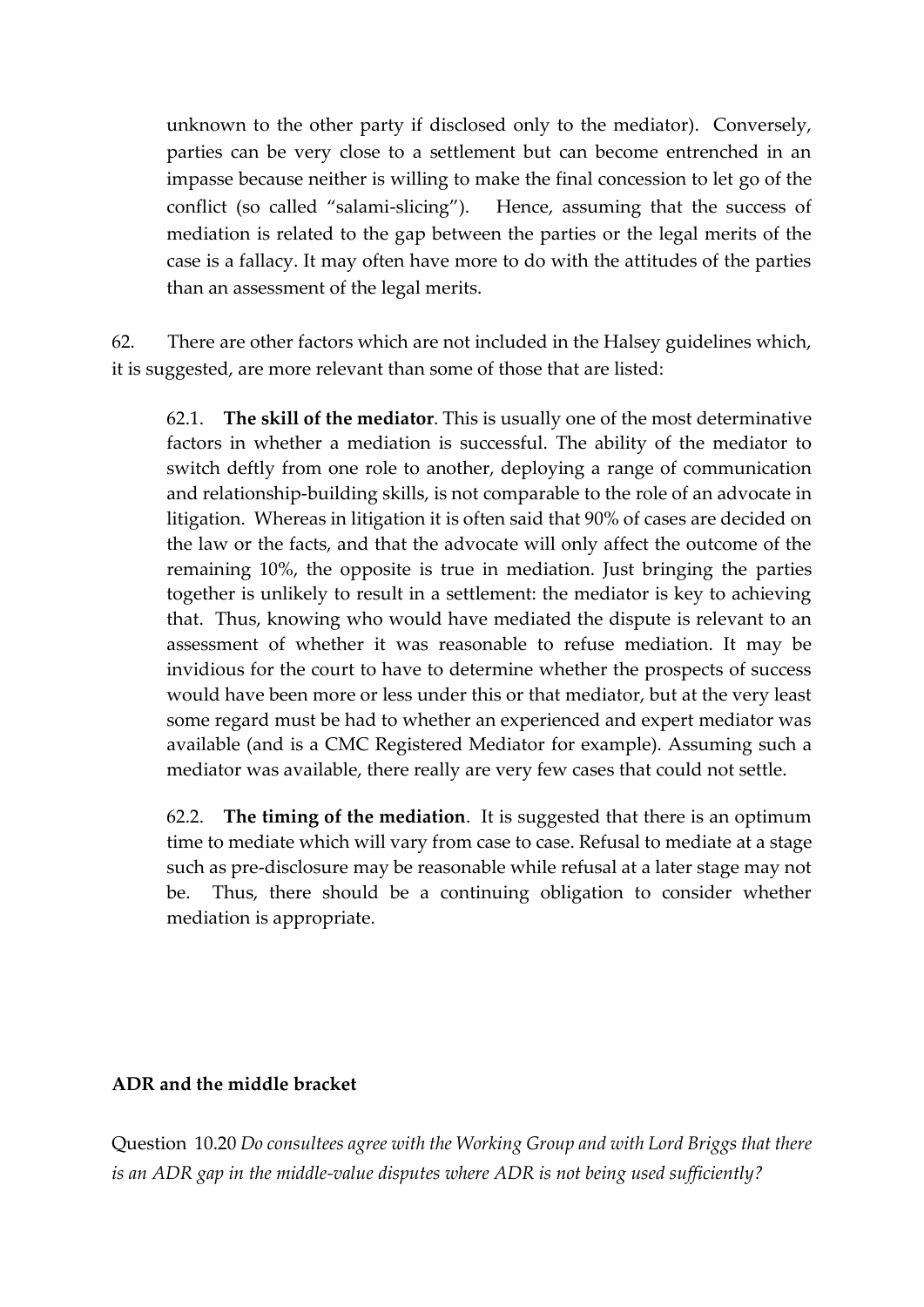63. Those responding to this consultation have not noted any particular reluctance on the part of informed parties to engage in ADR due to the value of the claim. That being said, there may be a gap which needs to be filled: in particular, significantly more use could be made of ENE.

64. It is agreed that there is a potential ADR gap in 'middle-value' disputes. Litigants in those type of disputes are less likely to have legal assistance, and therefore less likely to be encouraged to use mediation or other ADR processes. Given the cuts and near abolition of legal aid in relation to civil claims, it is unsurprising that litigants in this sort of bracket are unable to access legal support and therefore are not signposted to ADR. This is yet another example of the catastrophic knock-on consequences of the legal aid cuts.

Question 10.21. *Is part of the problem finding an ADR procedure which is proportional to cases at or below £100,000 or even £150,000 in value?*

65. Mediation, as the most often used ADR procedure other than in relation to consumer claims, is regularly used in comparatively low value claims. It is not considered that mediation fees in these cases are regarded as disproportionate. Mediators practice in a highly competitive market and charge fees which parties, both lay and professional, regard as reasonable when compared with the costs of proceeding to trial. It is always going to be the case that if a settlement is not achieved then costs incurred may be regarded as wasted. It does not follow, however, that this is proving a block to the take-up of mediation in low value cases of the type here being considered.

Question 10.22. *Could the ADR community do more to meet this unmet demand?*

66. More can and should be done to meet the demands in this challenging legal climate, however, this onus should not be placed on the ADR community. This suggestion looks like an attempt to impose Fixed Costs or Pro Bono duties on the ADR community. The Ministry of Justice should remember that ADR providers are not necessarily always lawyers, and thus, are not subject to their control.

67. The failure to take up ADR has more to do with Para 10.3 above. More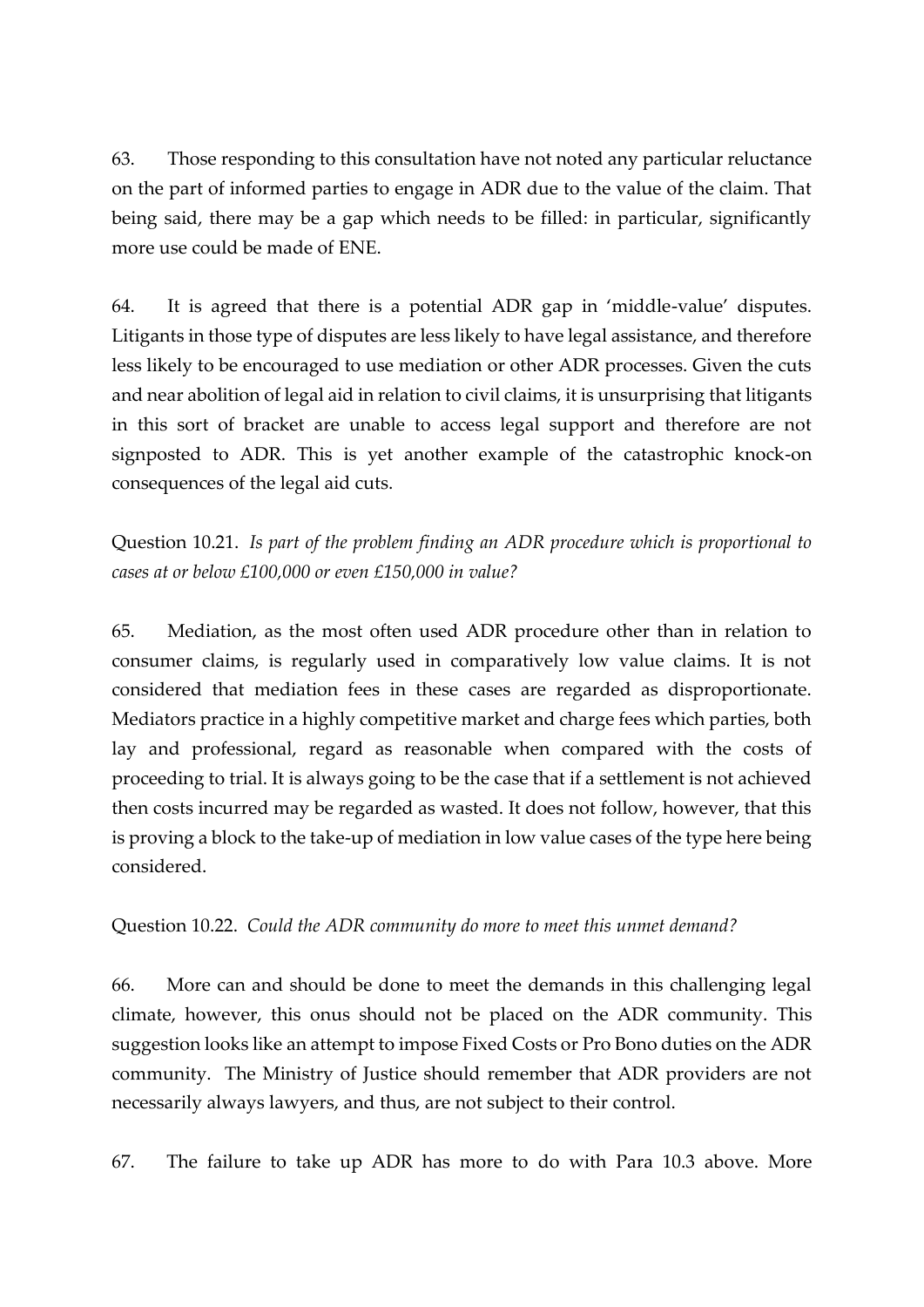particularly, if the premise is accepted that there is too low a take-up of ADR in cases of the value specified, then this is more likely to be because of the lack of awareness of the value of ADR, and mediation in particular, in all cases as the best and most costeffective method of resolving disputes. This is especially the case when the costs of mediation are set against the costs of going to trial. The ADR community is large and varied enough to take up any demand that is placed upon it.

Question 10.23. *Should the costs of engaging in ADR be recognised under the fixed costs scheme?*

68. ADR should be recognized under the fixed costs scheme. The current fixed costs schemes make no separate provision for ADR. That means that if ADR is to take place, it must be paid for out of the maximum fee for solicitors profit costs, which ranges from £500 (pre-issue) to £2,655 (at trial). For obvious reasons, no solicitors can now recommend ADR to their clients in such cases. They would have to advise that the client will have to pay the costs of the mediation out of their own pocket (if mediation fails) and (possibly) out of such sum (if any) receivable as a result of a successful mediation.

69. Even if a lower proportion of mediations (if mandatory) are successful, earlier resolution will reduce pressure on the court resources. Fixed costs for a mediation can only assist.

70. In terms of proportionality, it is hard to see how more than half a day's mediation could be justified for most cases below £25,000. There should only be one fee for low value claims, and this should not be set sufficiently high so as not to discourage mediation of the higher value cases. That should provide a keen incentive to mediate the lower value cases, and not litigate. It should be assumed that a party will be attended by only one lawyer each side and no more than one lawyer each side should be allowed to attend.

71. Complications which could prevent mediation if fixed fees are introduced are those case where there is involvement of Interested  $3<sup>rd</sup>$  parties such as Credit Hire or Claims Management Companies. On the one hand, such companies are prone to consider that because they are funding the litigation, they have some ownership of the process. That militates for their exclusion to prevent interference. On the other hand,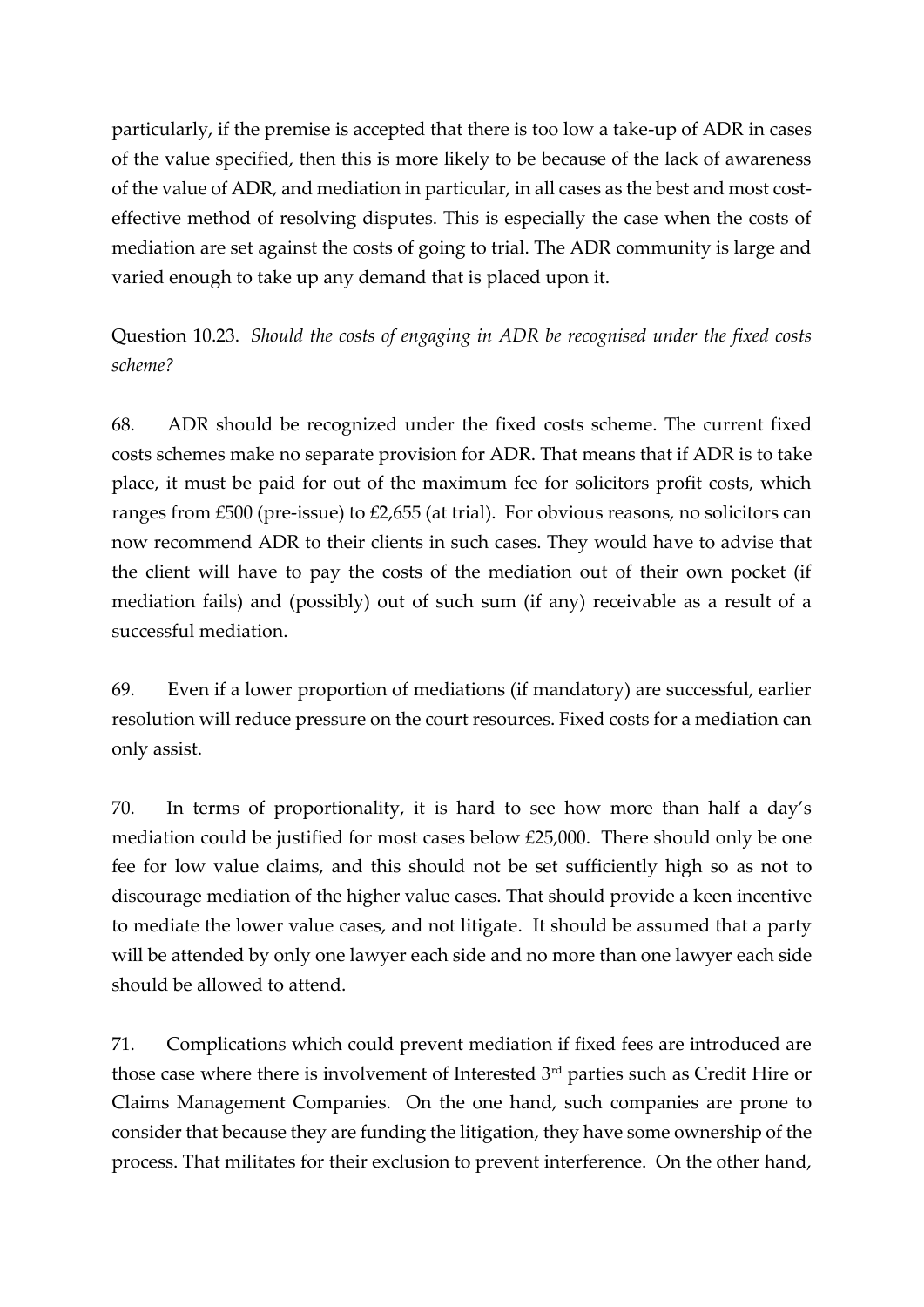if they are excluded, there is a risk that a Claimant may be exposed to contractual liabilities beyond any agreed sum. No lawyer could recommend agreement to a client in such circumstances without a written waiver from the other contracting party. Only primary legislation could override private contract in those circumstances.

72. The fixed fee should not include any provision for the legal representative to travel to the mediation. Local representation is the only proportionate way.

73. Some provision would be needed to ensure that the representatives attending are of sufficient seniority or qualification to assist in the mediation. Fixed costs work is rarely if at all carried out by legally qualified staff, let alone those with the experience and judgment to assist in a mediation.

74. This should not be the case, however, where consumer ADR is engaged, because under schemes falling within the Consumer ADR Directive, such schemes must always be free of charge or only of nominal cost to the consumer. Awarding costs of ADR where the consumer does not succeed risks undermining the impact of the ADR Directive.

Question 10.24. *Anecdotal evidence suggests that the various fixed fee schemes are not receiving any very great take up. Is this the experience of providers? What kind of volumes are being mediated under these schemes? Why, if they are unsuccessful, are they not being used?* 

75. In terms of mediation only schemes, it is likely that take-up would also increase if information and access were provided and encouraged *at the time that the parties might be willing to consider this*.

Question 10.25. *What pricing issues have arisen as between consumer mediation, the civil mediation website fixed price scheme and schemes such as those operated by CEDR and Clerksroom? Are there inconsistencies and confusions?*

76. It is the Bar Council's view that consumer ADR should be at no cost or only nominal cost to the consumer. Many areas of trading activity now regard use of ADR as the norm, notwithstanding that the trader bears most of the cost. It is thought that most of the fixed price documents-only adjudication or arbitration schemes are less than £500 cost to the trader. Information about costs should also be readily made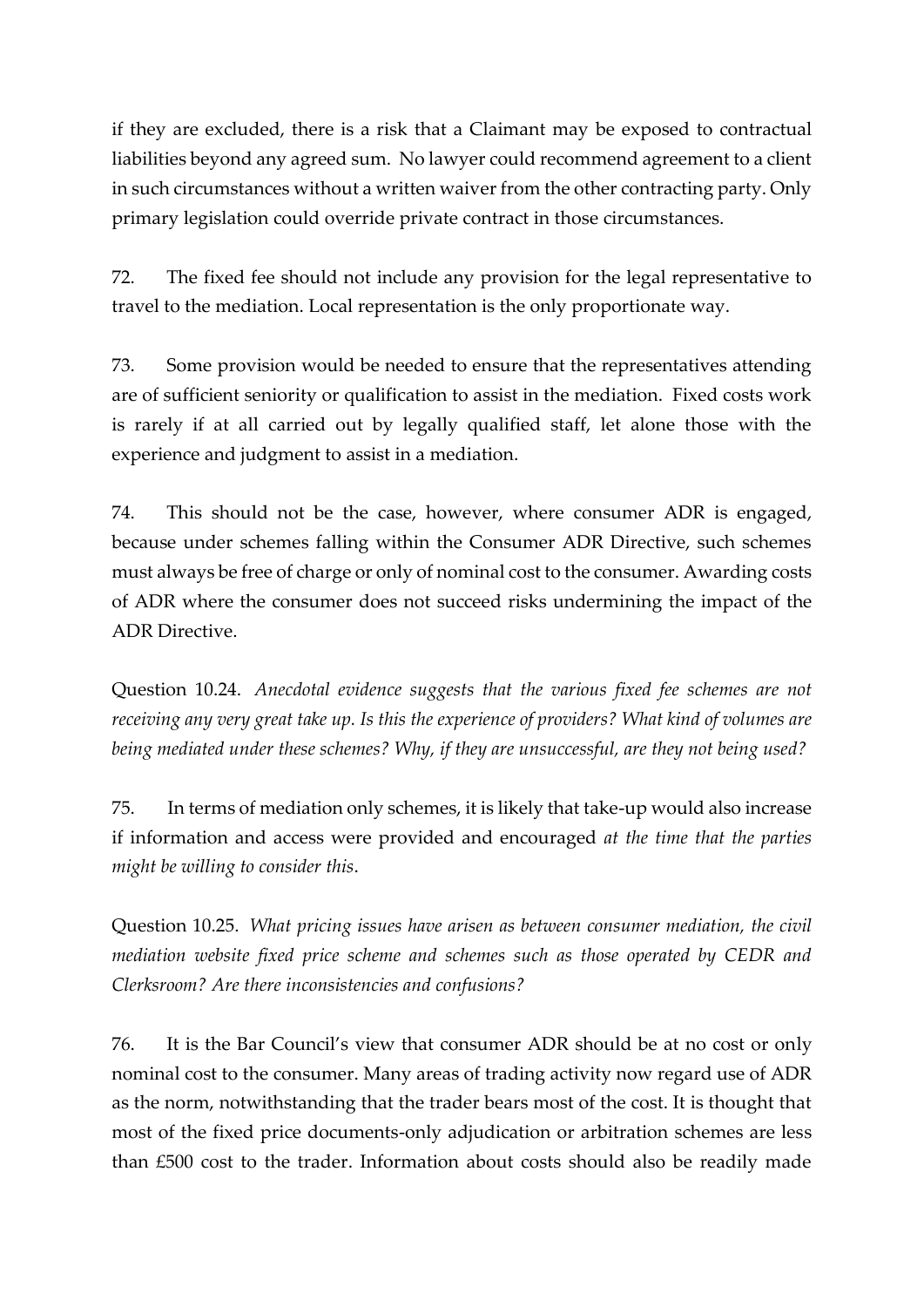available by ADR suppliers to those considering, in the context of a court scheme, whether to participate or not. The existence of a list of ADR suppliers, as suggested above, could provide this information.

### **Low value cases/litigants without means**

Question 10.26. *Assuming an increase in manpower and the increase in flexibility over dates that have been indicated to Lord Briggs, do consultees think that a further reform or development of the Small Claims Mediation Scheme is required?*

77. Not as presently indicated.

Question 10.27. *Is further effort needed outside and additionally to the SCM scheme to make sure ADR is available for lower value disputes? What do Consultees see as being the challenges in dealing with this area?*

78. Please see the suggestion above of a single available list of ADR providers, including the provision of information about the type, cost, and duration of services offered.

Question 10.28. *How can we provide a sustainable, good quality, mediation service for this bracket? Is pro bono mediation viable?*

79. Provided the resource of accredited mediators is available, which is likely, there should be no particular problem. However, the suggestion of a large scale pro bono resource is less convincing. Like anyone else, mediators should be paid for their efforts, especially when there is an obvious saving to public funds.

Question 10.29. *What are the other funding options available?*

80. Para 10.3 above is repeated. Legal aid could, and should, be extended to provide representation specifically at mediations of all kinds, subject to means. It would be an inducement to litigants in person to attend a mediation if they know that their costs are covered. The cost of providing the representation should be more than paid for by the number of cases which settle earlier.

Question 10.30. *Do consultees agree that special ethical challenges arise when in particular*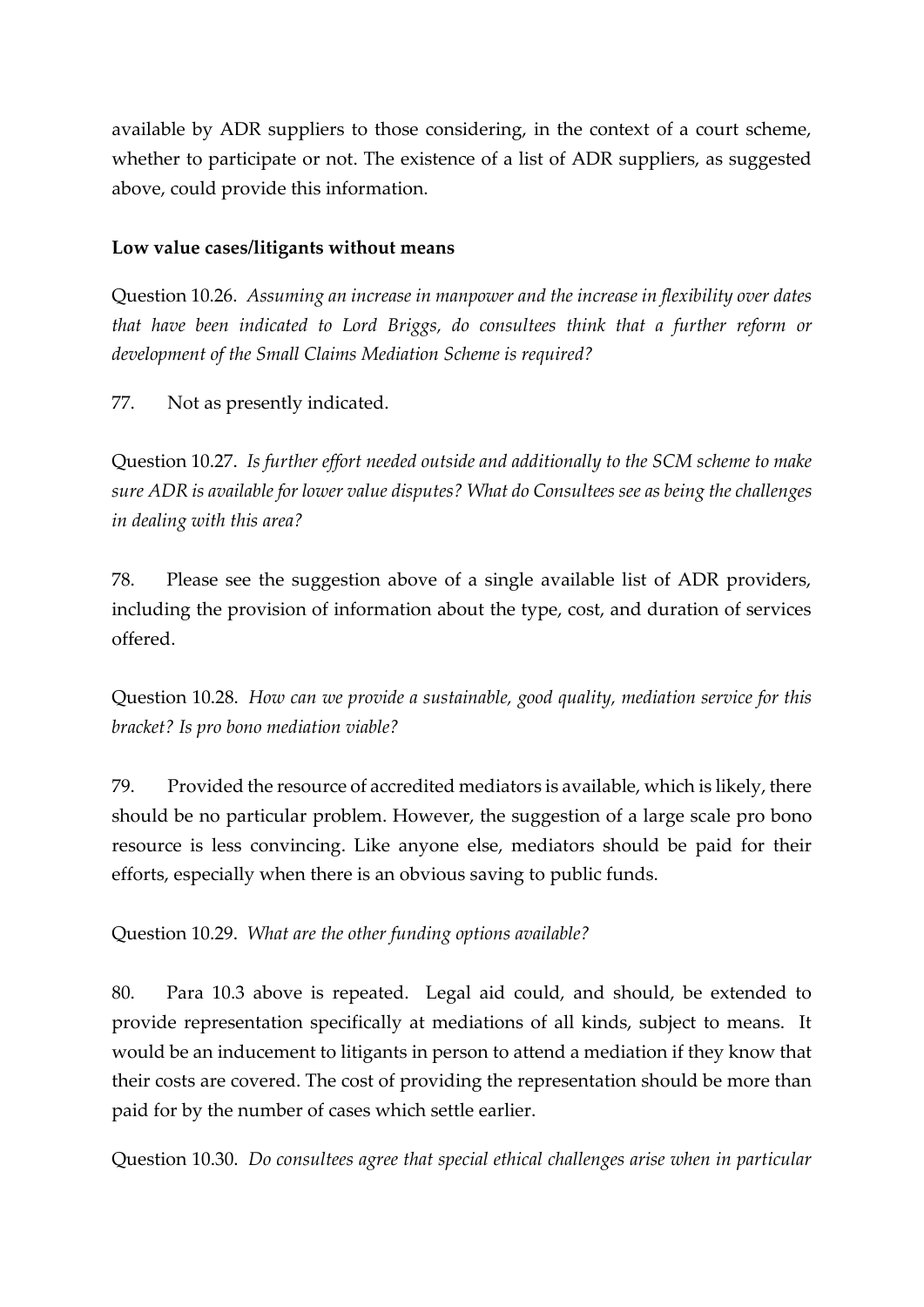#### *mediators are dealing with unrepresented parties?*

81. It is not considered that there are any special ethical challenges for mediators which arise from unrepresented parties. In every case, whether the parties are represented or not, the mediator has an ethical duty to ensure that there is 'a level playing field' for all parties. This can be particularly awkward to manage where one party is represented and one is not or where neither party is represented, but there is a clear power imbalance either arising from their relationship or their personalities. However, the ability to create a safe, secure and fair environment in which the mediation can take place is part of the core skills of the mediator.

82. One particular ethical difficulty which can arise with unrepresented parties is a situation where the parties wish to create a legally binding agreement, but one or both of the parties plainly does not have the skills or knowledge to be able to appreciate the legal intricacies of doing so. Sometimes a mediator may suggest that if the parties want the agreement to be binding they should either seek legal advice on the precise terms either before signing or agree terms, but with some form of 'cooling off' provision which allows the parties to seek advice for a short period after signing. Sometimes the parties will look to the mediator for assistance in drafting a settlement agreement. Individual mediators take different views about the extent to which they are prepared to assist parties with drafting agreements. Some mediators are happy to produce a skeleton draft agreement, some are prepared to get involved in the fine detail of the final agreement, but others choose not to get involved at all.

83. In employment or workplace mediations, where the parties sometimes wish to create legally binding outcomes, there are statutory requirements for independent legal advice to be obtained by the employee in order to make the agreement binding. There is no ethical difficulty in pointing that fact out to the parties. It is especially important for employers to be aware of that fact as a failure to comply with the statutory requirements can leave an employee or free to continue an existing claim or even to bring a fresh claim.

84. Any mediator who becomes involved in any activity which could be construed as providing legal advice to the parties, should ensure that their professional indemnity insurance covers any such activity.

### **The on‐line opportunity**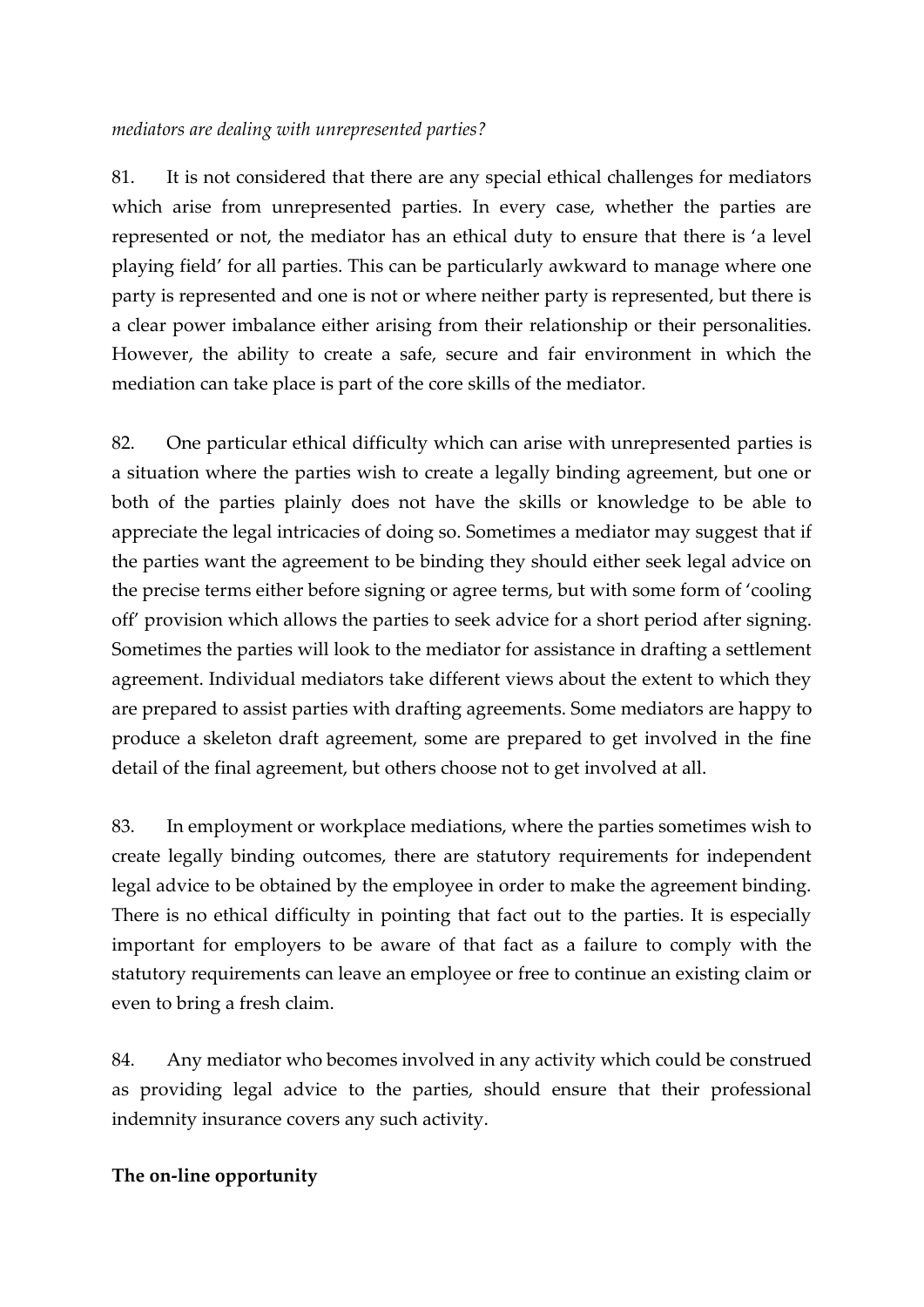Question 10.31. *In the digital sector how is the Tier 1 prompting for mediation going to work? Can the same prompts be used outside the Online Solutions Court when digital access becomes possible across other jurisdictions?*

85. In our view prompts for mediation can be the same in the OSC and outside the OSC. The same messages (as are set out in the report) that currently appear in leaflets and questionnaires can be incorporated in the OSC, either in square boxes on webpages to indicate information about mediation, or by requiring a 'tick box' at the relevant stage to acknowledge that the parties have been informed of the use of mediation.

Question 10.32. *What issues arise with the use of Tier 1 of the OSC and the other forms of digital access which are now intended? Is the use of ODR techniques going to lead to unfair advantages for litigants with digital access?*

86. In paragraphs 4-19 and 28-36 of the Bar Council response to the Briggs' Interim CCSR<sup>10</sup>, we clearly set out concerns regarding issues that may arise in relation to digital access, which can be summarised as:

86.1. Confidentiality of the system;

86.2. Security of the system, to ensure identity and security of data and information;

86.3. Vulnerable litigants (the elderly and disabled) being influence by third parties, in a way that cannot be picked up by the mediator;

86.4. The requirement of digital assistance for those who cannot access such technology readily or do not have the relevant skills and learning to use such systems;

86.5. Lack of hardware to use such systems (for example, not all individuals have smart phones with camera facilities for conducting face-to-face web

<sup>10</sup> Bar Council response to the Civil Courts Structure Review: Interim Report [https://www.barcouncil.org.uk/media/423295/2016.03.08\\_civil\\_court\\_structure\\_review\\_-](https://www.barcouncil.org.uk/media/423295/2016.03.08_civil_court_structure_review_-_bar_council_response_to_interim_report_-_final.pdf) [\\_bar\\_council\\_response\\_to\\_interim\\_report\\_-\\_final.pdf](https://www.barcouncil.org.uk/media/423295/2016.03.08_civil_court_structure_review_-_bar_council_response_to_interim_report_-_final.pdf)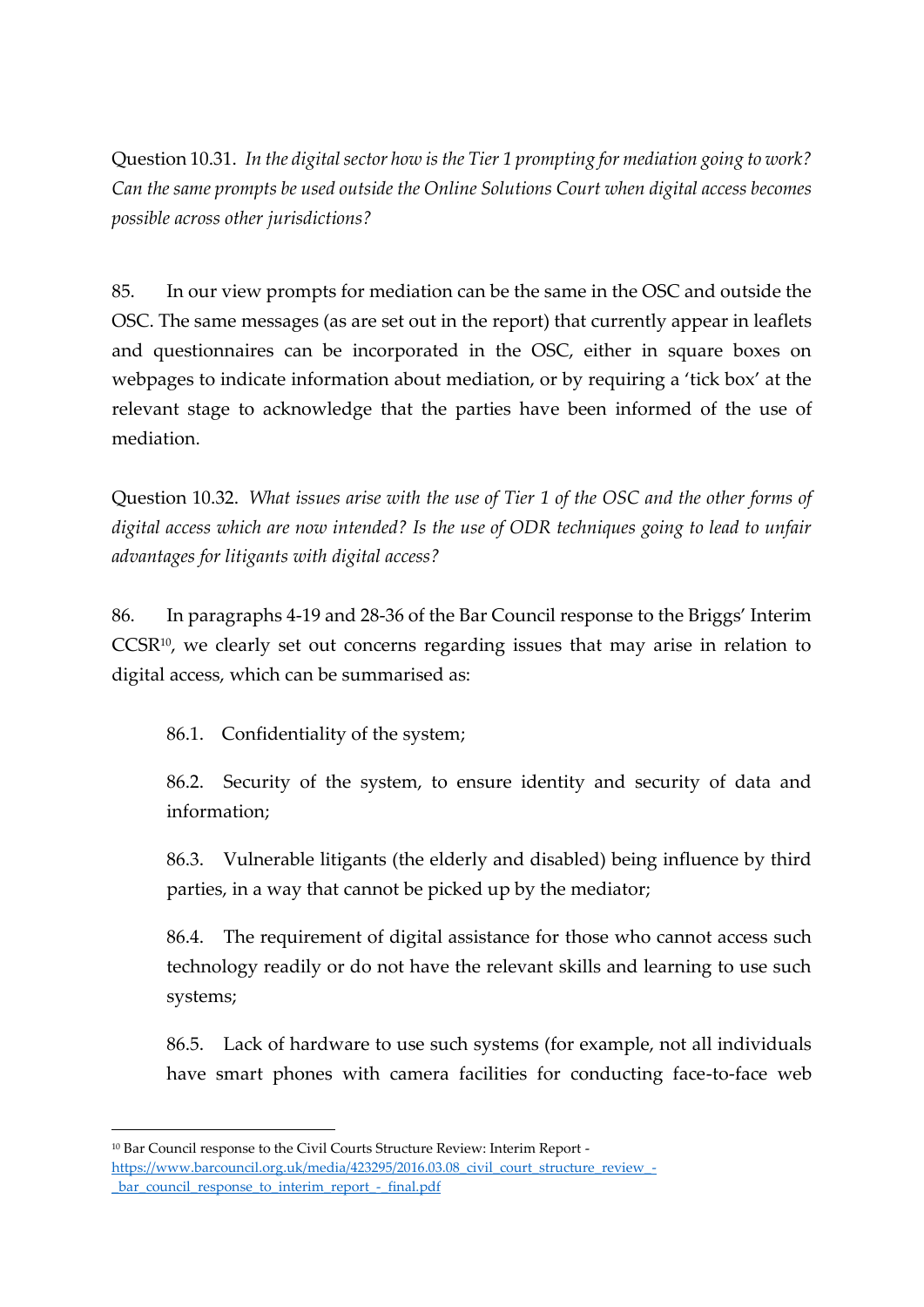meetings).

87. The same concerns and issues arise with the use of Tier 1 of the OSC for ODR. We consider that the OSC and ODR techniques would lead to an advantage to those litigants who are more familiar with the use of technology. The Bar Council is concerned that members of the public who already struggle with digital access (namely, the elderly or disabled) and those who have no digital access (those without broadband, or those who rely on visiting their local libraries for access) will increasingly find themselves struggling to engage. Further, while the proposed system may be intended to work on smart phones, in our view this will unfairly disadvantage those who are not comfortable or familiar with using such technology.

Question 10.33. *How should ODR techniques be introduced? Which techniques are going to be appropriate? Could a system of online blind bidding be beneficial? How are they being introduced within the wider digital provision?* 

88. The Bar Council is aware that there is current testing taking place in order to design Tier 1 of the OSC. Without a clear understanding of the design of that system, we are unable at this stage, to comment on the suitability of the OSC for mediation or ODR purposes. We consider that ODR techniques should be introduced carefully and with appropriate pilot schemes to ensure viability. In some areas (e.g. the oftenreferenced eBay and similar consumer sites), forms of online dispute resolution can achieve results, but these tend to be in circumscribed areas with a limited number of potential complaints made and resolutions sought. We anticipate it would be more challenging to bring these techniques to other areas. Perhaps different forms of ODR are appropriate to different types of cases, and that is a matter that has to be investigated further. We refer to comments made in the report regarding how appropriate MIAMs are for family disputes, but its inappropriateness for other settings.

89. We are concerned that a system of blind binding would divorce parties from the outcome sought. Often an apology or another resolution can be achieved through mediation, we are concerned about any system which primarily focuses on monetary sums in issue.

90. We are unable to comment on wider digital provision as our members have limited direct experience with such areas. We would strongly encourage the CJC ADR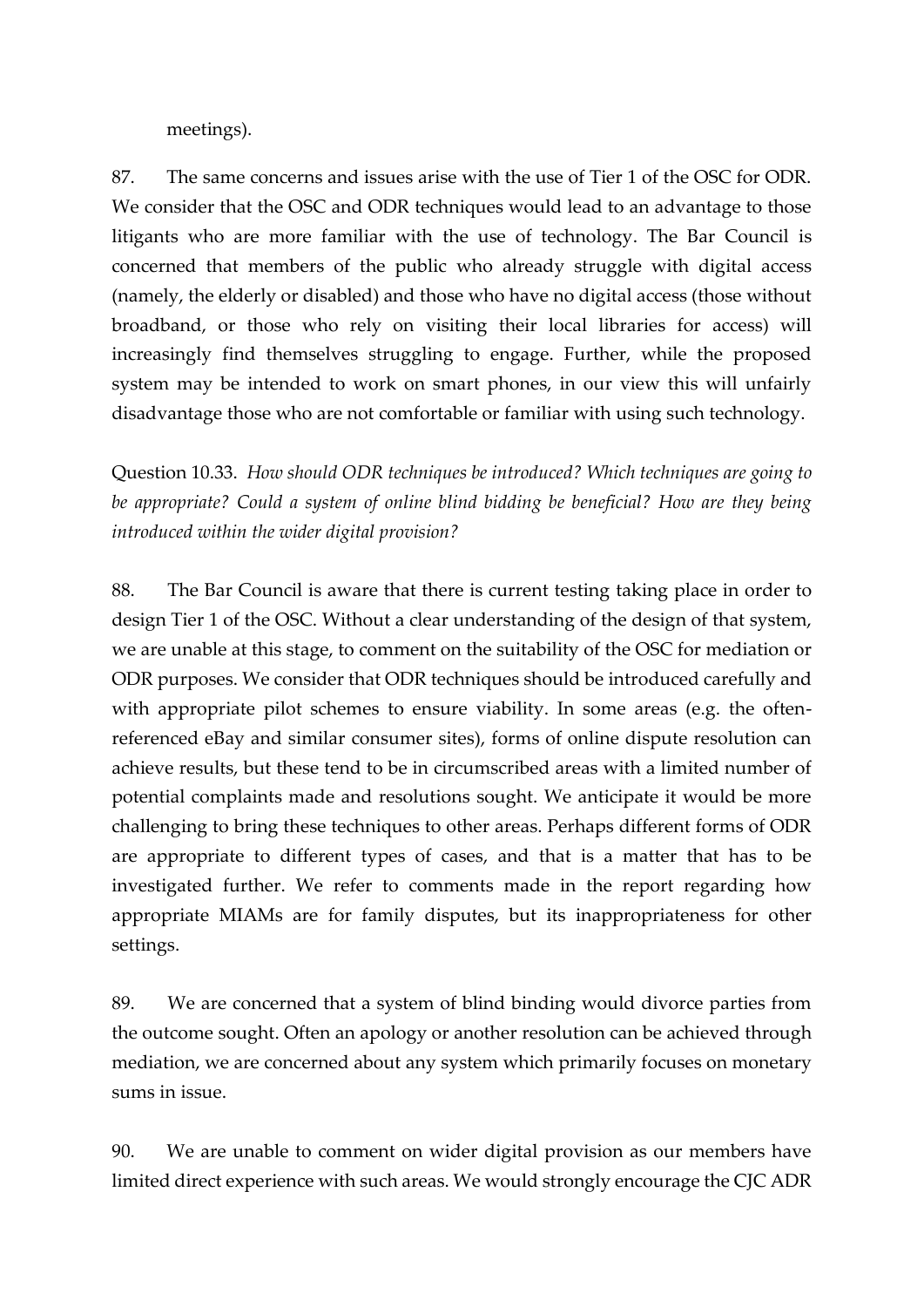Working Group to conduct further researches into this area so that any recommendations as to use of such systems can be made from a firm evidential basis, rather than based on anecdote.

### **A greater role for conciliation/ombudsmen during the currency of proceedings**

Question 10.34. *Is consumer conciliation still underused? How could its use be expanded? Should it be used alongside civil proceedings to a greater extent?*

91. The Bar Council cannot speak to the use, or lack thereof, of conciliation but seeks instead to shed light on the use of Ombudsmen. As one of our number says: "Having been a fan of Ombudsman Schemes for many years, I am now regretfully concluding that they have deteriorated sadly since their introduction in 1978."

92. There are several reasons for this:

92.1. **Quality of staff**: staff are now often not legally educated – let alone legally qualified.

92.2. **Amorphous discretion:** the decisions under the FSMA are now driven solely by what is deemed in the absolute discretion of the Ombudsman's file handler to be "fair". That would be a sweeping discretion if conferred upon a judge used to balancing competing interests and familiar with the principles of equity. In the FSMA it means that decisions vary with the notions of fairness of a legally uneducated decision maker.

92.3. **Exceeding the bounds of their competence:** To illustrate the Bar Council's view on this, one of our members recounted a recent case where a young man had taken his mother's car, believing that it was insured under his name, and in turn, believing that he had her permission to drive it. In fact, she had not managed to insure it. The Ombudsman's file handler, in a draft opinion, stated that he had committed theft for which he should have been reported to the police, and based the case's determination on that opinion. This example is a concatenation of errors which should not have been reached, had the Ombudsmen read the Theft Act. A telephone call to the individual in question revealed that she was not a lawyer, not a law graduate, indeed had not even studied Law at A-level. She had not looked up the law before opining on it, and appeared to have no understanding of how serious her mistake was.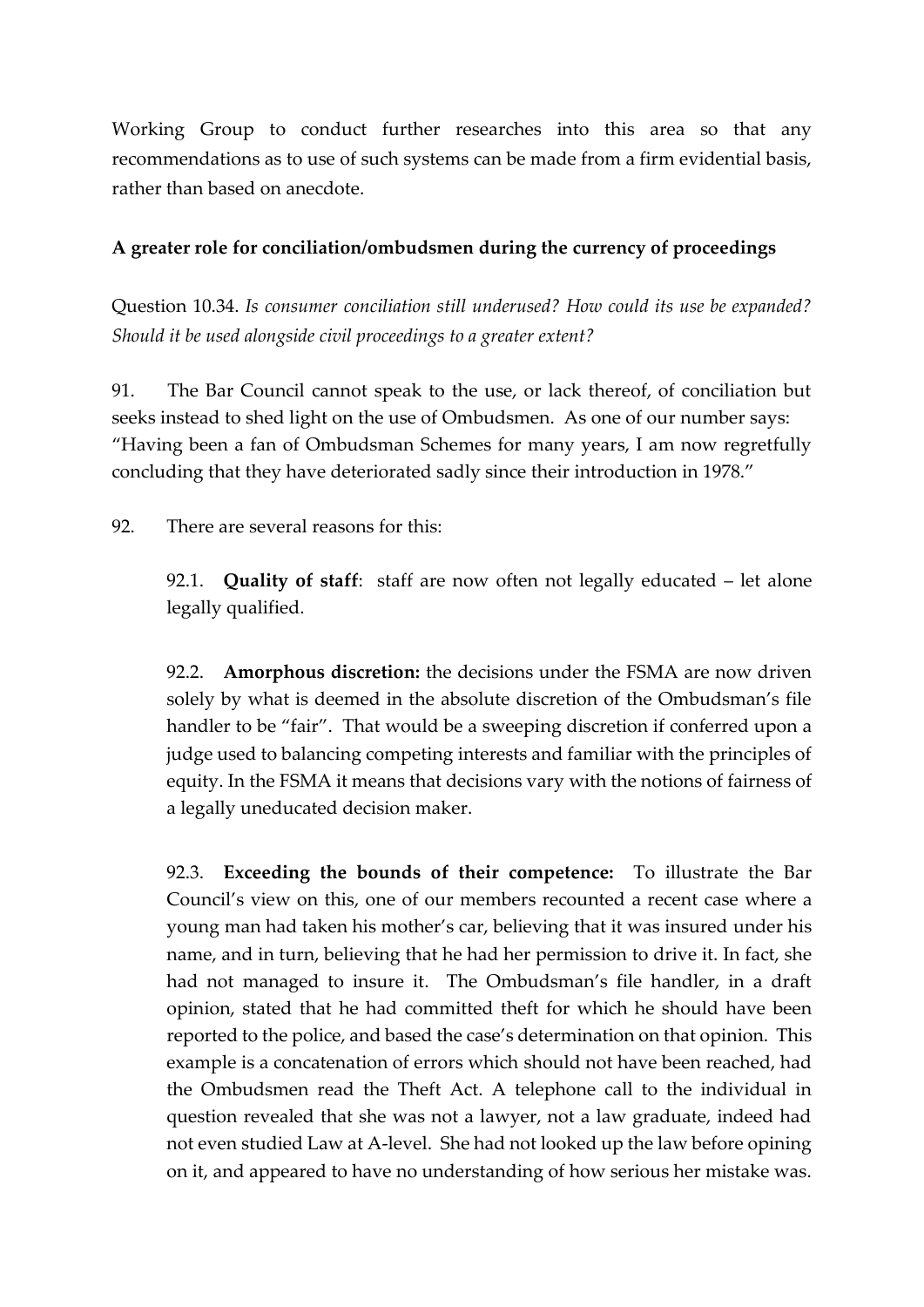She rewrote her opinion to remove the offending opinion but did not go as far as altering the conclusion. The opinion was legally flawed in a number of other respects, but this was the most egregious.

93. This has resulted in clients being advised to view the Ombudsman's process as a matter of form, which is necessary to discharge their duty to engage in ADR. This is likely to lead to a poor quality response, which is simply an additional hurdle in the process of getting in front of a judge who knows what he is doing.

94. This is not necessarily the case for all Ombudsman/ADR schemes, and the comments above, which concern the Financial Ombudsman Scheme (a statutory and not commercial scheme which confers unusually high responsibility on the file handler because there is a provisional decision made which means that the Ombudsmen themselves may never see the decision), cannot be said to apply to all such schemes. CEDR, for example, are understood to require legal, professional or arbitration qualifications for adjudicators and arbitration qualifications for all their arbitration schemes. Decision-makers are trained and initially mentored. Matters which cannot be readily resolved are not put before a file handler for a provisional decision, unlike FOS. Moreover, the Directive on Consumer ADR contains quality control provisions which are audited by CTSI and commercial competition assists in keeping standards high. FOS is disadvantaged by being a statutory scheme using a wide range of qualified staff at relatively low rates of pay and a reputation acquired perhaps before the Directive came into being has perhaps proved hard to lose. Competition in the ADR market is an important aspect of providing high standards and this should be supported.

## **Challenges for Judicial ENE**

Question 10.35 *Do consultees agree that JENE has certain distinct advantages (if the judicial resources are available to provide it) in terms of providing a free ADR service with no regulatory/quality risk?*

95. The case for JENE is flawed for the following reasons:

95.1. Para 10.3 and 10.5(viii) above are repeated.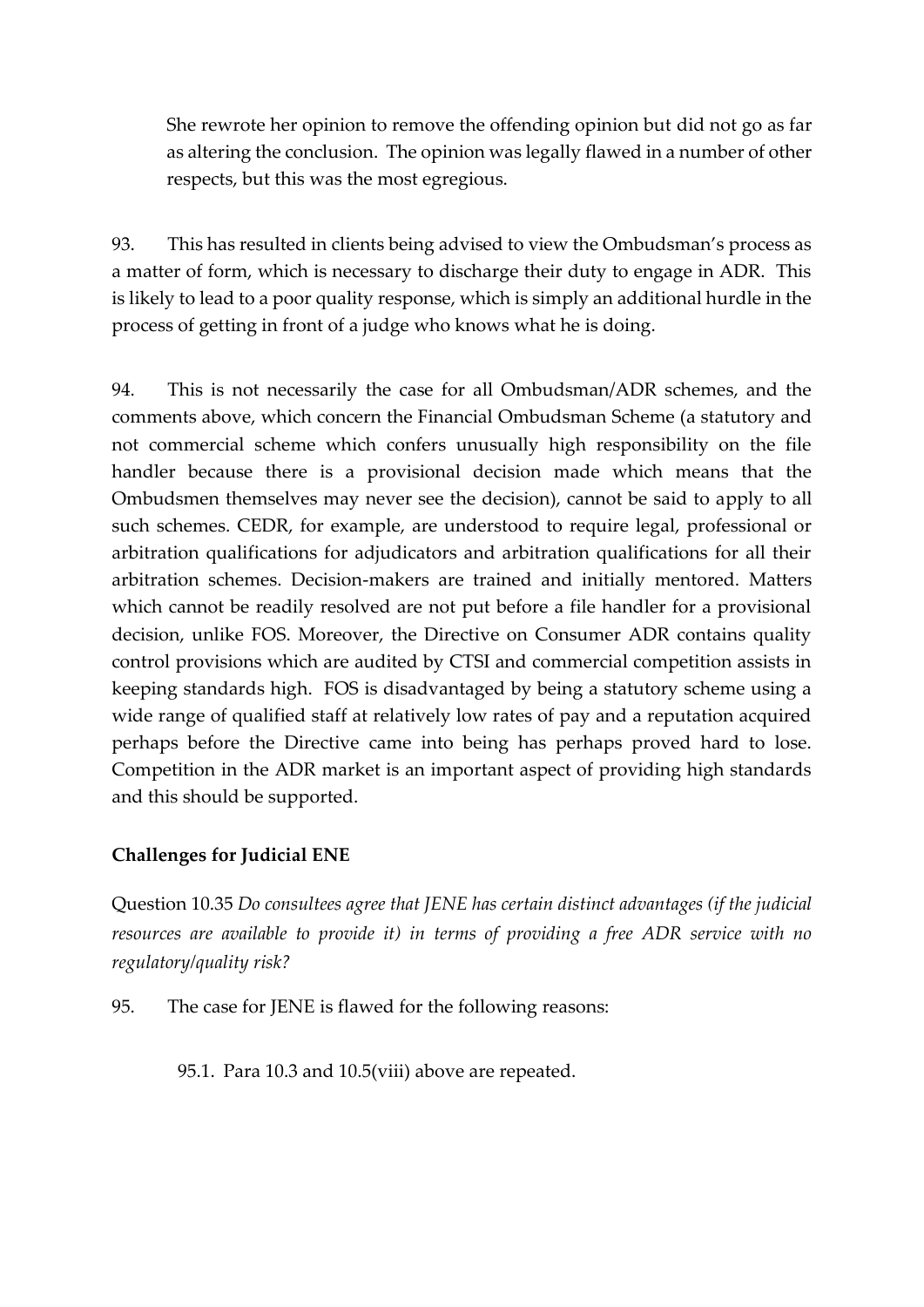95.2. JENE will increase the administrative burden on the judiciary and create a need for more judges – at a time where there are visible recruitment difficulties.

95.3. Judges will have less time for trials.

95.4. The judiciary will assume a part of the burden formerly shouldered by solicitors and barristers under Legal Aid. A cost formerly borne by Legal Aid will be transferred to the Court Service. There is no evidence that this will be more economical or proportionate in the long run. Forced ADR or specifically mediation, paid for by Legal Aid, would be cheaper in the long run.

95.5. This will also infringe the principle of judicial neutrality, and create an undesirable move towards an inquisitorial system.

95.6. There is a risk that JENE will turn into a system of mini-trials without the opportunity for full evaluation of the evidence.

95.7. The provision of JENE will be a service. Given the recent Supreme Court opinion to the effect that the Ministry of Justice is already providing a service (see Lady Hale para 123 *Unison v Lord Chancellor [2017] EWSC 51*), this is an ineluctable conclusion. However, the provision of services is subject to minimum duties which are implied by common law if not by statute. Contesting the decision of a judge exercising a judicial function is done by appeal. Contesting the opinion of a judge exercising a non-judicial function may open up some interesting new grounds.

Question 10.36*. Do consultees feel that a loss of party autonomy and the narrowness of the legal enquiry are disadvantages of the system and if so how can this be mitigated?* 

96. The response to Question 35 is repeated. ADR in many forms, and particularly mediation, does not lead to a loss of party autonomy but to a celebration of it. Parties to mediation are given the power and responsibility to take practical and commercial decisions about their own circumstances, while nonetheless releasing the important influence of emotional responses. They are free to choose tailor-made solutions that can be agreed with the other side. This does not happen in court which can only apply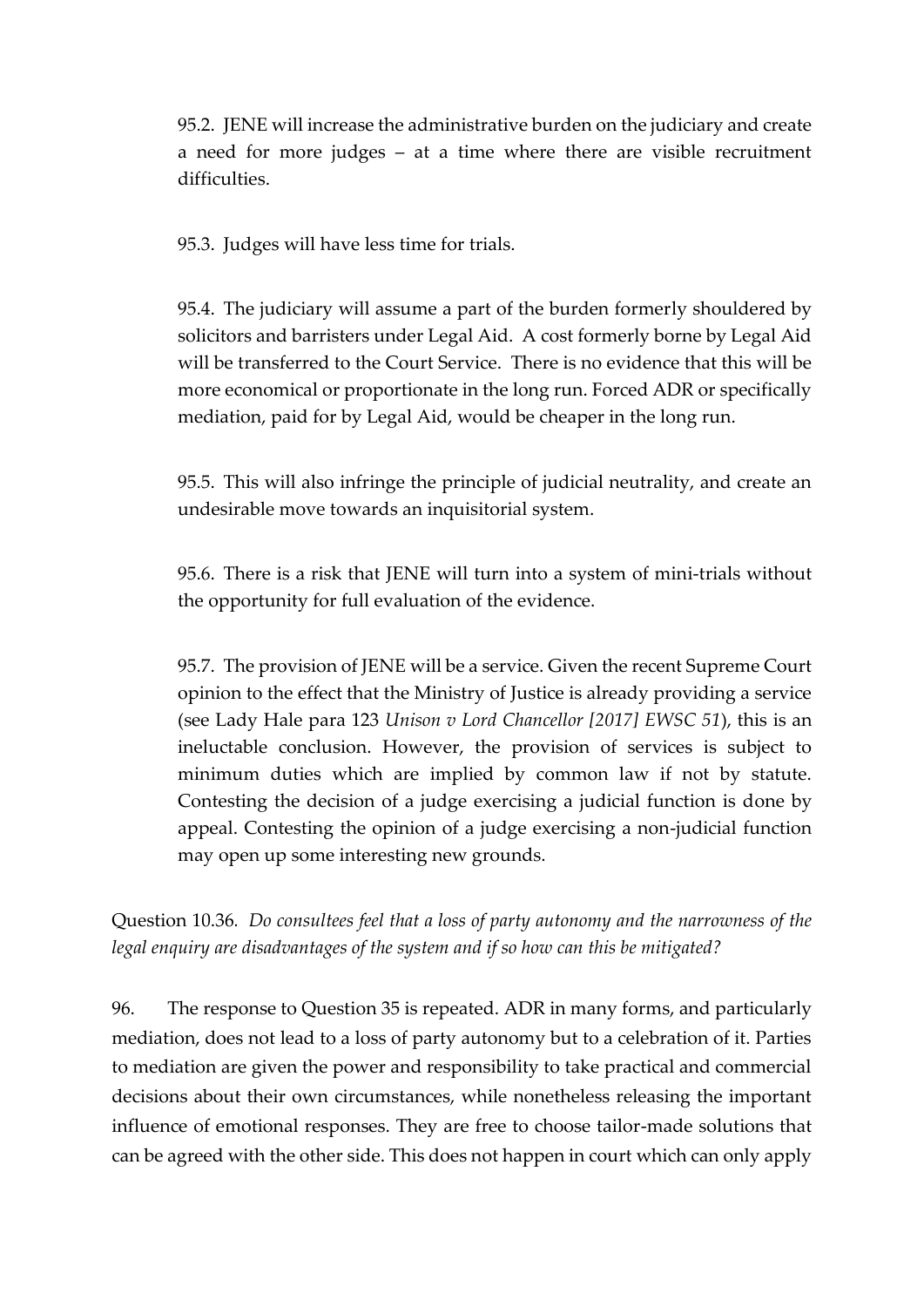pre-formulated rules to the dispute which restrict the range of judicial awards (e.g. damages, specific performance, etc.).

97. It is likely that different judges will approach their task is different ways, and engage in an assessment of merits with a varied degree of attention to detail whether of law or fact. As mentioned in the Report at 9.58, there are limitations to the conclusions which a judge could reach. Subject to a party's knowledge of the advantages and options available in a mediation, there may or may not be awareness of the limitations of JENE. The fact is that there are such limitations. It is difficult to see how they could be mitigated without the judge acting, in effect, as a mediator conducting the JENE accordingly. Without a judge being trained as a mediator, the approach to the role adopted will inevitably be limited.

## **Challenges for online dispute resolution**

Question 10.37. *Do consultees agree that ODR has enormous potential in terms of delivering ADR efficiently and at low cost?* 

98. ODR does indeed have enormous potential to deliver ADR efficiently and at a low cost. However, much thought must be given to the potential of designing a system that is not only cost-effective but also secure, robust and does not disenfranchise the very users whose needs it is seeking to meet.

Question 10.38. *Do consultees agree that specified standards for ODR would assist its development and help deal with any stakeholder reservations?*

99. The Bar Council sees no issue with specified standards for ODR, and would like to point out that this is already in use in consumer cases and documents only decision-making using the EU platform.

Question 10.39. *What are the other challenges that the development of ODR faces? How else can ODR be rendered culturally normal?*

100. We refer to our comments in the preceding paragraphs. ODR can only really develop if confidence is built up gradually. It is important to start with low-value cases and then progress to higher value cases. Encouraging online adjudication and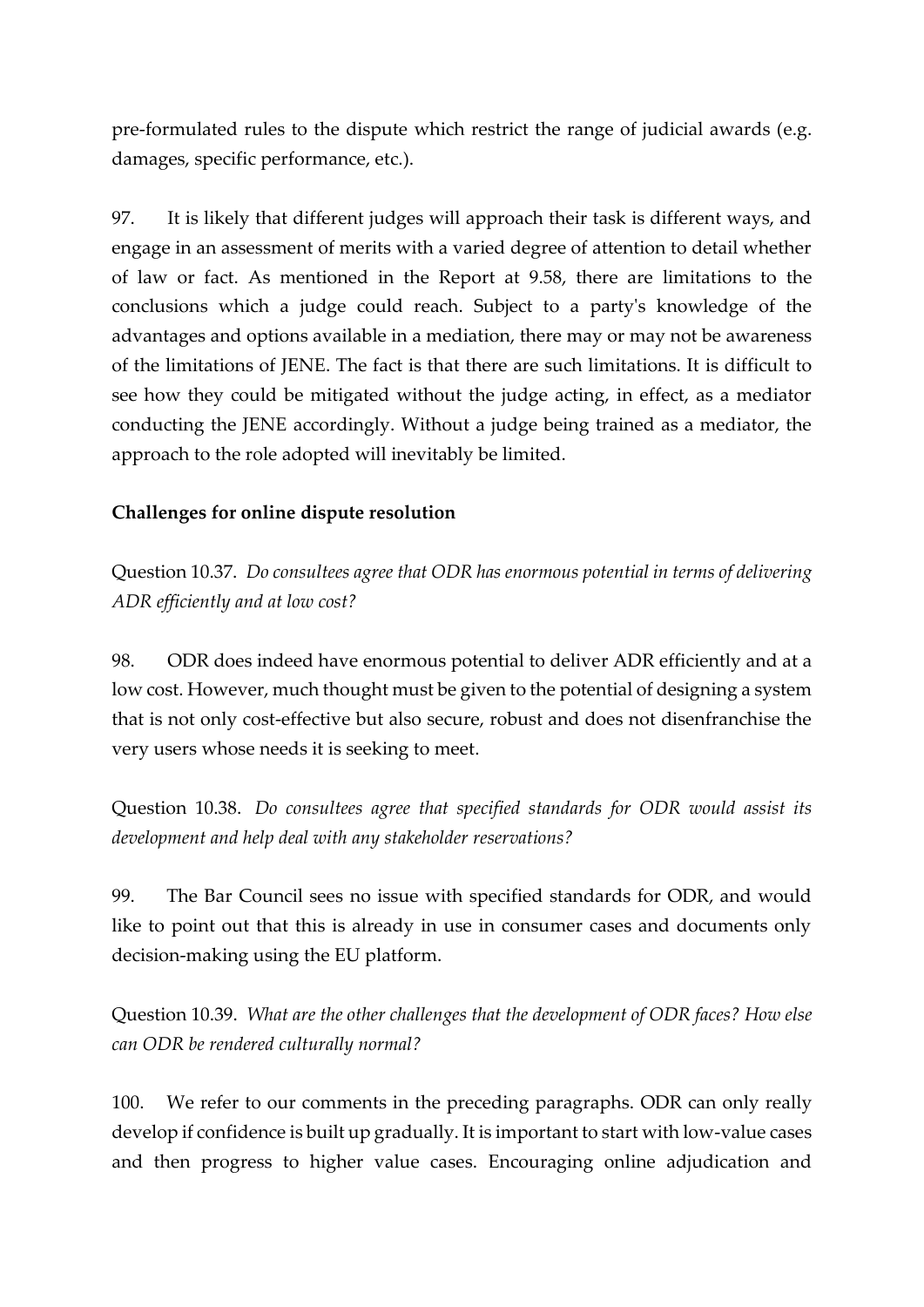arbitration is a good start.

101. In addition, ODR will need to be appropriately signposted. It will take time for such systems to become the norm, and there are no 'quick fixes' in this area.

## **Challenges for Mediation**

Question 10.40. *Do consultees agree that Judges and professionals still do not feel entirely comfortable with mediation in terms of standards and consistency of product? Is there a danger that the flexibility and diversity which many regard as the strength of mediation is seen as inconsistency and unreliability by other stakeholders?*

102. The expectation is that judges and professionals are obliged to turn their minds to whether or not they are comfortable with mediation by reference to standards and consistency, however, the Bar Council accepts that this may not always be the case. Experienced ADR Professionals are well informed about who to choose as an acceptable competent mediator. Generally, judges and professionals who understand and are aware of the methods employed by mediators are usually supportive and likely to make the assumption that a trained and accredited mediator will be up to the job. The continued problem of a lack of knowledge, awareness, or informed awareness of the benefits of mediation on the part of the judiciary, the professions and parties to litigation is the cause of a lower than expected take-up of mediation.

103. The answer, then, is to facilitate greater and better education of all concerned.

Question 10.41. *How do consultees think that these concerns can be reassured and addressed?*

104. As above.

Question 10.42. *Is there a case for more thorough regulation? How could such regulation be funded and managed?* 

105. The Civil Mediation Council has done as much as might be expected in terms of regulation (by registration upon fulfilling certain criteria) bearing in mind the lack of funds to impose, monitor and enforce standards. It is unlikely that government funds would be made available for the purpose of any more meaningful regulation. Private providers already police their own members' conduct, or should do so.